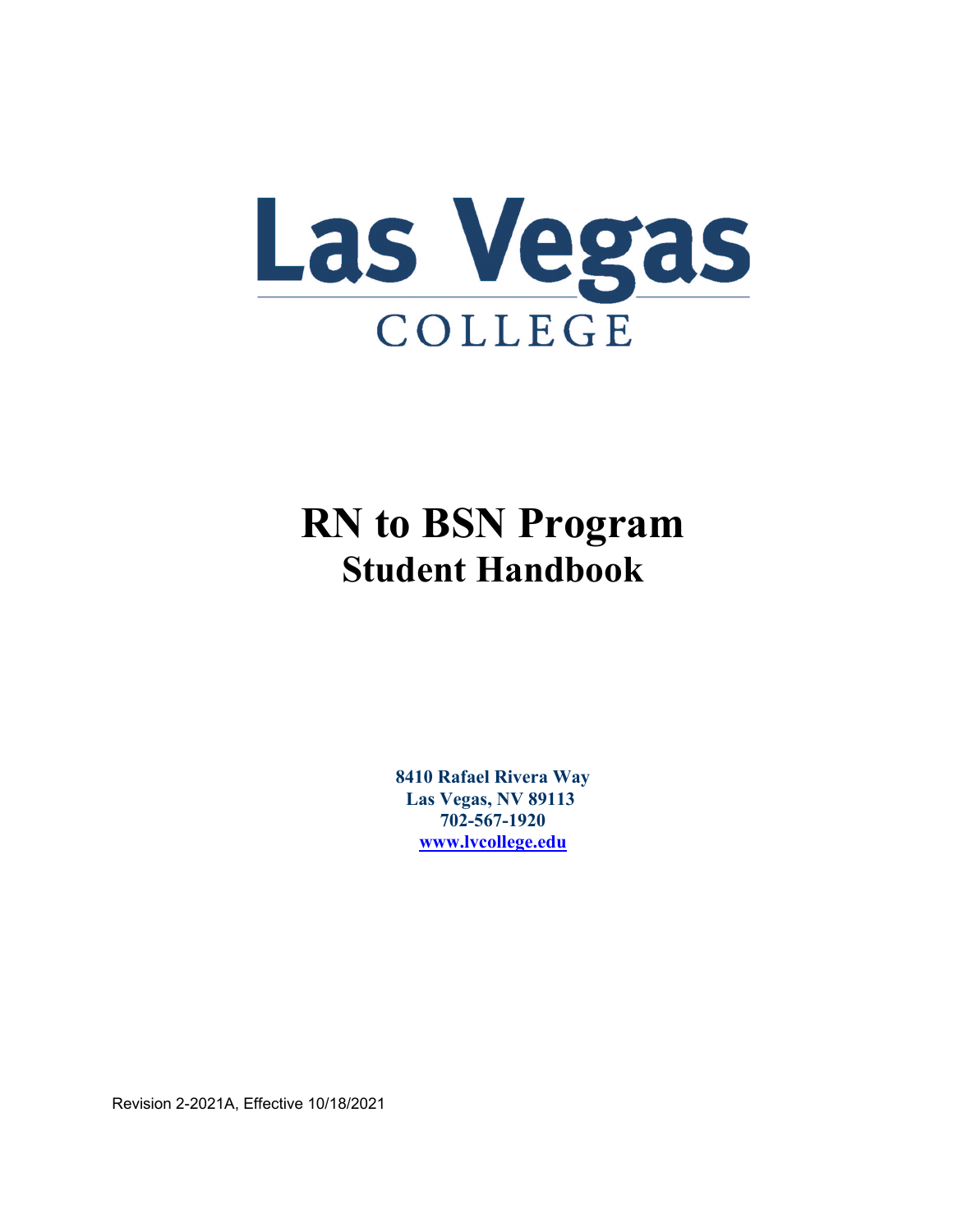|  |  | <b>TABLE OF CONTENTS</b> |
|--|--|--------------------------|
|--|--|--------------------------|

| Welcome<br>Course Sequence/Course Descriptions<br>Overview of the RN to BSN Program<br>ANA Code of Ethics for Nurses<br>Nevada Administrative Code and Board of Nursing Scope of Practice                                                                                              |
|----------------------------------------------------------------------------------------------------------------------------------------------------------------------------------------------------------------------------------------------------------------------------------------|
| Mission and Values<br>Philosophy and Purpose<br><b>Teaching-Learning Process</b><br>End of Program Student Learning Outcomes                                                                                                                                                           |
| General Progression<br>Policies Tutoring<br>Academic Advising<br><b>Online Learning</b><br><b>Academic Probation</b><br><b>Academic Dishonesty</b>                                                                                                                                     |
| <b>Online Assignments</b><br><b>Online Discussion Policy</b><br>A Note on Online Attendance<br><b>Grading Policies</b>                                                                                                                                                                 |
| <b>SECTION V: STUDENT CONDUCT AND OTHER POLICIES22</b><br><b>Student Conduct and Disruptive Behavior</b><br>Social Networking and Social Media Policy<br><b>Professional Boundaries</b><br>Drug and Alcohol Abuse Policy<br><b>Student's Family Responsibilities</b><br>Transportation |
| <b>SECTION VI: STUDENT ORGANIZATIONS AND ACTIVITIES27</b><br><b>LVC Student Nurse Class Officers</b><br>Committees<br><b>Outside Employment</b><br><b>Communication Modes and Questions</b>                                                                                            |
| Appendix A: Essential Skills and Functional Ability Standards<br>Appendix B: Acknowledgement of Disclosure Form - RN to BSN Program                                                                                                                                                    |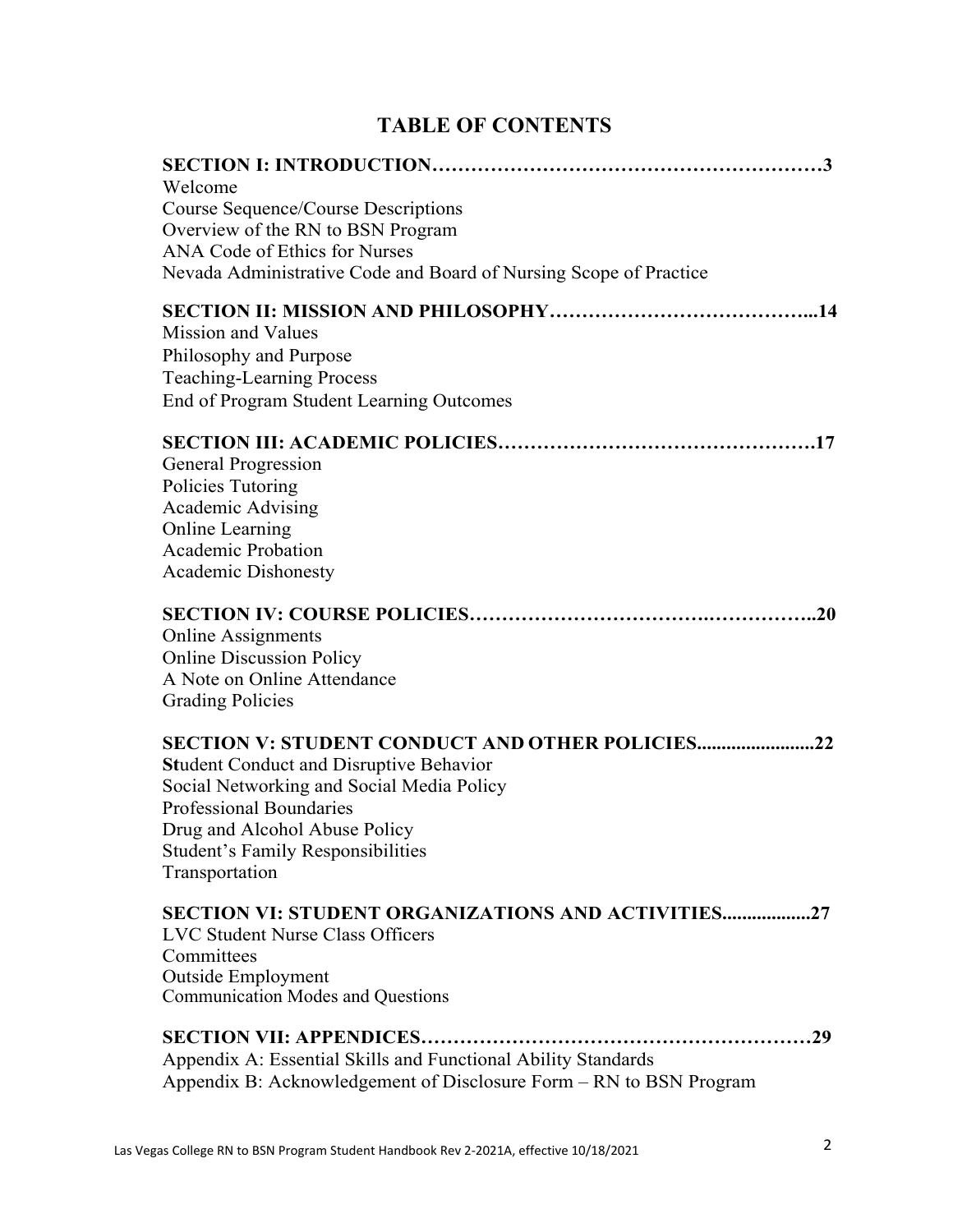# **SECTION I: INTRODUCTION**

#### **Welcome**

Welcome to the Las Vegas College (LVC) Nursing Department! The RN to BSN program is designed to provide licensed RNs with the learning resources to acquire the knowledge base and to develop the necessary skills to earn their Bachelor of Science in Nursing. The curriculum requires students assume the responsibility for their learning, decision-making and demonstration of independent thinking. Critical thinking and problem-solving skills are of utmost importance for becoming an effective and safe practicing nurse.

The nursing program faculty and staff have set the standards for students to begin the lifelong learning in nursing. Program policies, procedures and requirements have been established to represent the standards for nursing education and safe clinical practice.

This Nursing Student Handbook addresses:

- Program policies, procedures and requirements of the Las Vegas College RN to BSN program.
- Guidance for maintaining current, good standing in the program.

This student handbook is reflective of the policies of the RN to BSN program and Nursing Department, and additions may be added as needed. LVC reserves the right to make changes at any time. Students will be notified of handbook changes as they arise. The RN to BSN Nursing Handbook is a companion publication to the Student Catalog as it relates to Nursing students and covering other topics related specifically to the RN to BSN program. However, in the event of a conflict between a policy in the Catalog and this Handbook, the Catalog will supersede and control over this Handbook.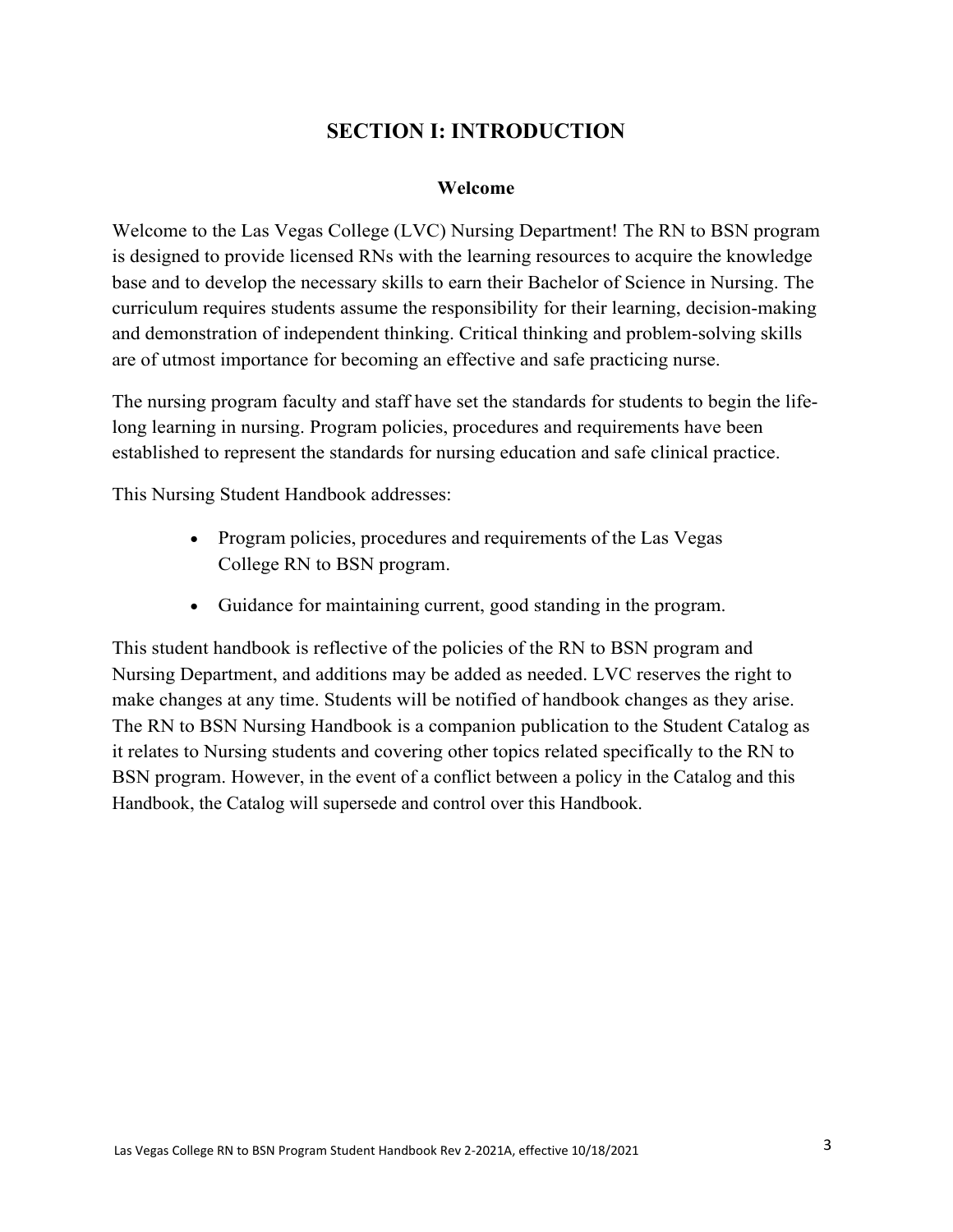# **Course Sequence/Course Descriptions**



#### **RN TO BSN**

Bachelor of Science in Nursing Degree 15 Months – 90 Quarter Credits/196 Quarter Credits *(90 Quarter Credits taken at LVC + 106 Quarter Credits transfer credit required for admission = 196 Quarter Credits Total)* Fully Online Program

The RN to BSN program is a fully online program that will prepare a licensed registered nurse to take his/her next step in the ever-evolving health care field. The program expands on students' existing knowledge of the theories, concepts, and principles of nursing, with a focus on leadership, health assessments, bioethics and nursing research. It also delves into the important areas of community nursing and caring for complex acute and chronic health problems in today's health care system. A graduate of this nursing program will be prepared for positions in hospitals, medical offices and various health care agencies requiring nurses to have a bachelor's degree. He or she will be able to deliver culturally proficient care while meeting the physical, spiritual and psychosocial needs of clients.

**Note:** Most, but not all, courses in this program are 6-weeks long. Please consult your Department Chair for quarterly course sequence information.

#### Program Outcomes

.

- Integrate leadership skills to make decisions that promote high quality, effective, evidence-based, culturally competent care to clients across the lifespan.
- Use clinical judgement to provide safe, effective, evidence-based care to clients throughout the life span.
- Integrate current health care technology to support accurate patient care treatments and follow up plans.
- Apply health care policy concepts at the local, state, and national levels to promote the nursing scope of practice and continued growth and expansion of the profession.
- Analyze current evidence to promote and apply appropriate health care system changes required for health care access, equity, and reimbursement.
- Apply clinical judgement to provide nursing interventions to prevent individual and community diseases and illnesses across the life span.
- Continue one's professional growth through life-long learning

| <b>Course</b><br><b>Number</b> | <b>Course Name</b>                                    | Contact<br><b>Hours</b> | Contact<br><b>Hours</b> | <b>Total</b><br>Contact | <b>Ouarter</b><br><b>Credits</b> |
|--------------------------------|-------------------------------------------------------|-------------------------|-------------------------|-------------------------|----------------------------------|
|                                |                                                       | <b>Theory</b>           | Lab/Clinical            | <b>Hours</b>            |                                  |
| <b>Core Nursing Courses</b>    |                                                       |                         |                         |                         |                                  |
| <b>NUR 4000</b>                | Introduction to Transcultural Nursing                 | 20                      | 0/0                     | 20                      | 1.5                              |
| <b>NUR 4010</b>                | Health Assessment                                     | 50                      | 0/0                     | 50                      | 4                                |
| <b>NUR4015</b>                 | Health Assessment Lab                                 | $\theta$                | 40/0                    | 40                      | $\overline{c}$                   |
| <b>NUR 4020</b>                | Gerontology                                           | 50                      | 0/0                     | 50                      | 4                                |
| <b>NUR4030</b>                 | Leadership for Effective Health Care Systems          | 40                      | 0/0                     | 40                      | 3                                |
| <b>NUR 4040</b>                | Bioethics and Health Information Technology           | 50                      | 0/0                     | 50                      | 4                                |
| <b>NUR 4050</b>                | Scholarly Inquiry and Foundations of Nursing Research | 50                      | 0/0                     | 50                      | 4                                |
| <b>NUR 4060</b>                | Complex Client Issues in Today's Health Care System   | 50                      | 0/0                     | 50                      | 4                                |
| <b>NUR 4070</b>                | Community and Population Health Nursing               | 50                      | 0/0                     | 50                      | 4                                |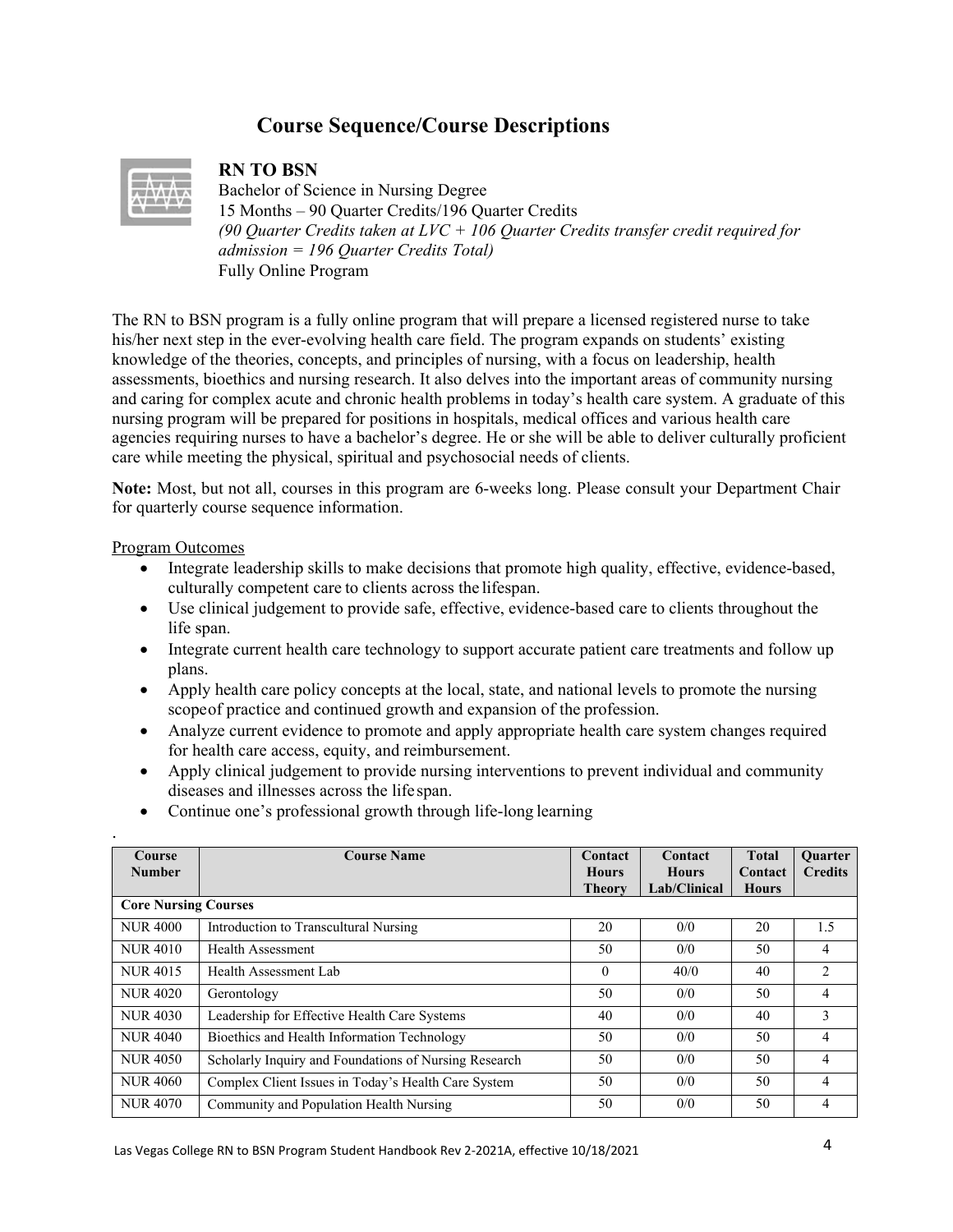| <b>NUR 4075</b>          | Community and Population Health Nursing Clinical | $\theta$ | 0/60   | 60   | $\overline{c}$ |
|--------------------------|--------------------------------------------------|----------|--------|------|----------------|
| <b>NUR 4080</b>          | Transition to the Profession                     | 40       | 0/0    | 40   | 3              |
| <b>NUR 4090</b>          | Transcultural Nursing and Health Care            | 70       | 0/0    | 70   | 5.5            |
| <b>NUR4110</b>           | RN to BSN Capstone                               | 40       | 0/0    | 40   | $\overline{4}$ |
|                          | <b>RN-BSN Core Course Sub-Total</b>              | 510      | 40/60  | 610  | 45             |
| <b>General Education</b> |                                                  |          |        |      |                |
| <b>BSC 3120</b>          | Anatomy & Physiology III                         | 40       | 0/0    | 40   | $\overline{4}$ |
| <b>BSC3125</b>           | Anatomy & Physiology III Lab                     | $\theta$ | 40/0   | 40   | $\overline{c}$ |
| <b>BSC 3130</b>          | Anatomy & Physiology IV                          | 40       | 0/0    | 40   | $\overline{4}$ |
| <b>BSC 3135</b>          | Anatomy & Physiology IV Lab                      | $\theta$ | 40/0   | 40   | $\overline{c}$ |
| <b>CMN 3110</b>          | Oral Communication                               | 40       | 0/0    | 40   | 4              |
| PHI 3140                 | Modern Issues in Ethics                          | 40       | 0/0    | 40   | $\overline{4}$ |
| PHI 3150                 | Critical Thinking                                | 40       | 0/0    | 40   | 4              |
| <b>PSY 3160</b>          | Psychology                                       | 40       | 0/0    | 40   | 4              |
| SOC 3170                 | Sociology                                        | 40       | 0/0    | 40   | $\overline{4}$ |
| PSI 3180                 | World History                                    | 40       | 0/0    | 40   | 4              |
| PHI 3190                 | History of Religion                              | 40       | 0/0    | 40   | 4              |
| <b>STA 3200</b>          | Statistics for Medical Professionals             | 50       | 0/0    | 50   | 5              |
|                          | <b>General Education Courses Sub-total</b>       | 410      | 80/0   | 490  | 45             |
|                          | <b>General Education Transfer Cr Sub-Total</b>   |          |        |      | 49             |
|                          | <b>ADN Transfer Cr Sub-Total</b>                 |          |        |      | 57             |
|                          | <b>Total Program Hours</b>                       | 920      | 120/60 | 1100 | 196            |

#### **Required Transfer Credit**

RN to BSN is a 196 quarter credit degree completion program. Students enrolling in the RN to BSN program must have earned an associate degree in nursing, meaning they will have already earned 106 of the 196 credits required for graduation from the RN to BSN program prior to enrollment for the following courses, or their equivalent (Note: successful completion of LVC's Nursing Program meets these transfer credit requirements):

General Education Science Credits Required: (18 quarter credits):

| Anatomy and Physiology, I     | 4.0 |
|-------------------------------|-----|
| Anatomy and Physiology, I Lab | 2.0 |
| Anatomy and Physiology II     | 4.0 |
| Anatomy and Physiology II Lab | 2.0 |
| Microbiology                  | 4.0 |
| Microbiology Lab              | 2.0 |

Additional General Education Courses or Course Equivalent Required\*: (31 quarter credits):

| College Algebra                       | 4.0 |
|---------------------------------------|-----|
| Composition I                         | 4.0 |
| Composition II                        | 4.0 |
| General Psychology                    | 4.0 |
| Principles of Sociology               | 4.0 |
| Developmental Psychology              | 4.0 |
| US and Nevada Constitution            | 4.0 |
| <b>Strategies for Nursing Success</b> | 3.0 |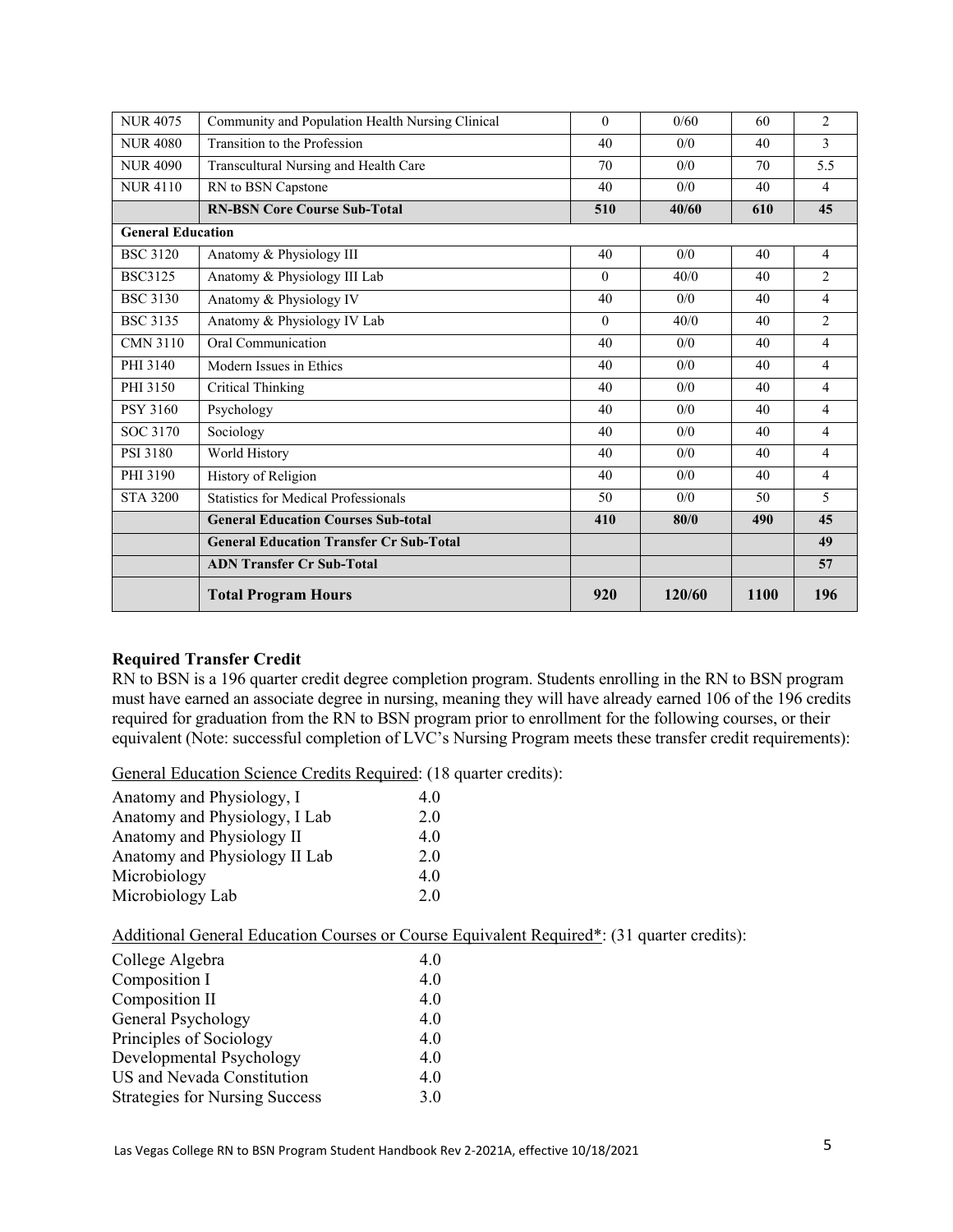to anticipate proper interventions and care will be emphasized. Focus will also be placed on effective,

|--|

| <b>Fundamentals of Nursing</b>          | 5.0  |
|-----------------------------------------|------|
| <b>Fundamentals of Nursing Clinical</b> | 2.5  |
| Pharmacology I & II                     | 3.5  |
| Medical-Surgical Nursing                | 11.0 |
| Medical-Surgical Nursing Clinical       | 12.0 |
| Maternal Child Nursing                  | 4.0  |
| Maternal Child Nursing Clinical         | 4.0  |
| Mental Health Nursing                   | 3.0  |
| Mental Health Nursing Clinical          | 2.0  |
| Community Health                        | 3.0  |
| Community Health Clinical               | 2.0  |
| Nursing Leadership and Management       | 3.0  |
| Nursing Leadership and Mgmt. Clinical   | 2.0  |

*\*If a student has not successfully completed one or more of the general education courses required for admission to the RN to BSN program as part of a previous education program, they will be required to complete the course(s) prior to graduation. The student may complete this requirement through the LVC Nursing program at the Nursing program's cost per credit.*

### **COURSE DESCRIPTIONS**

The institution uses the following course numbering system:

- $\bullet$  100-2999 Lower division (first and second year) courses
- 3000-4999 Higher division (third and fourth year) courses

The letters that accompany the numbering system normally refer to the course subject matter, such as  $NUR = Nursing.$  The numbers that follow the course prefix increase in sequence to indicate a more indepth and complex level of the particular subject matter.

#### **Core Nursing Course Requirements**

#### **NUR4000 Introduction to Transcultural Nursing 1.5 Quarter Credits**

This introductory course provides foundational knowledge related to the transition from the role of a practicing nurse to the role of a professional, baccalaureate prepared nurse. Providing culturally competent care in addition to being an effective leader in a multi-cultural workplace are important aspects of the professional nurse. Students will be introduced to the concepts of transcultural nursing and will gain indepth knowledge as they progress in the program. Students begin to develop a professional portfolio focusing on transcultural nursing, expand the portfolio throughout the curriculum, and presented in the final capstone course. Prerequisite: None, Lecture Hours: 20, Lab Hours: 0, Clinical Hours: 0

#### **NUR4010 Health Assessment 4.0 Quarter Credits**

The course will build upon previous health assessment knowledge. Synthesizing health assessment data to anticipate proper interventions and care will be emphasized. Focus will also be placed on effective, efficient, client-centered recording and reporting of systemic health history using current health care information technology. In-depth assessment skills needed to differentiate bet ween the normal and abnormal assessment findings are essential. Appropriate referrals and follow up interventions for abnormal findings using clinical judgement will be emphasized. Prerequisite: None, Corequisite: NUR4015, Lecture Hours: 50, Lab Hours: 0, Clinical Hours: 0

#### **NUR4015 Health Assessment Lab 2.0 Quarter Credits**  The course will build upon previous health assessment experience. Gathering health assessment data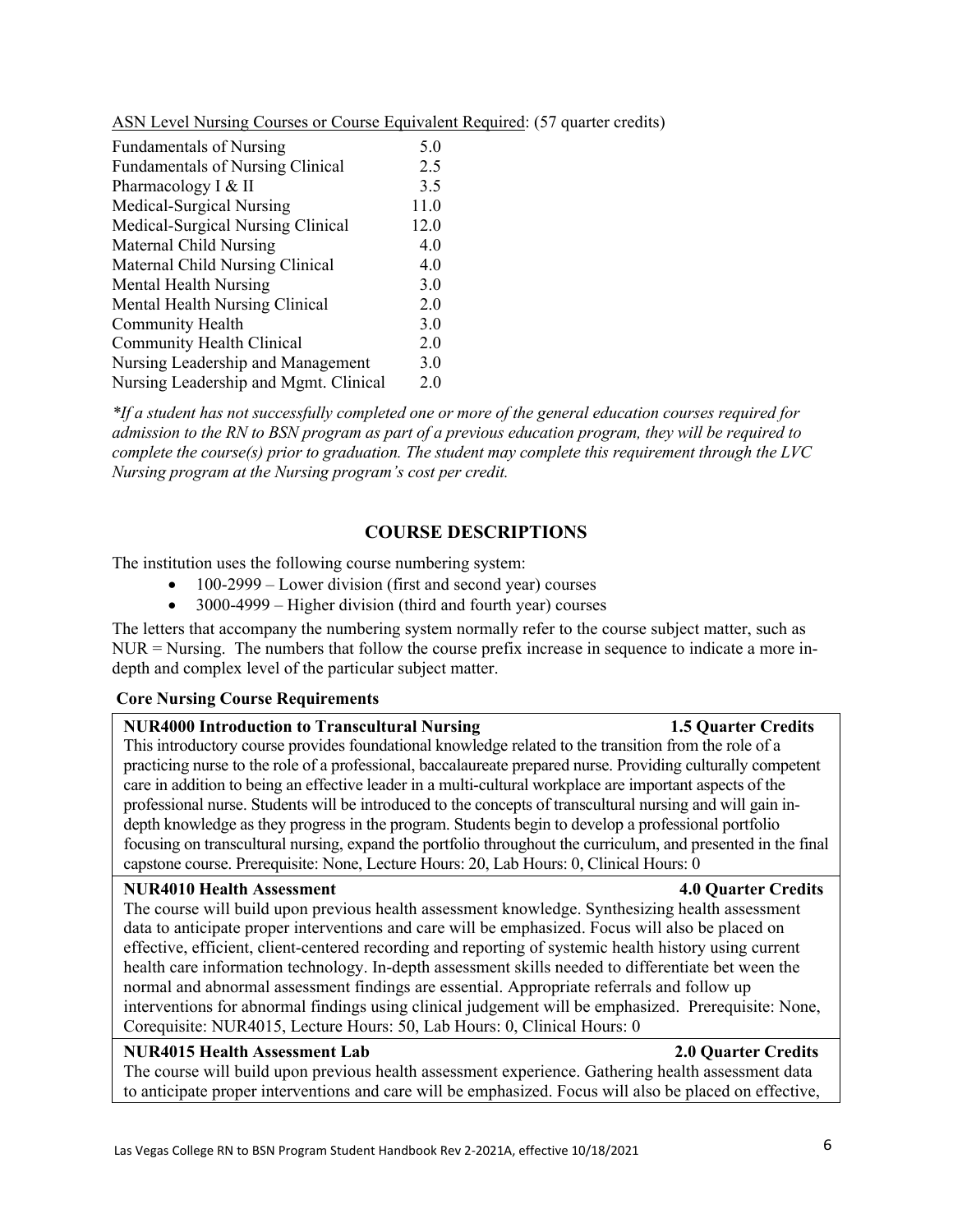efficient, client-centered assessment, recording and reporting of systemic health history using current health care information technology. In- depth assessment skills will be used differentiate between the normal and abnormal assessment findings. Appropriate referrals and follow up plans will be executed for abnormal findings using clinical judgement. Prerequisite: None, Corequisite: NUR4010, Lecture Hours: 0, Lab Hours: 40, Clinical Hours: 0

#### **NUR4020 Gerontology 4.0 Quarter Credits**

This course assists the nurse in the application of the nursing process as it relates to the older adult. Nurses will examine theories related to aging, and the physical and psychological changes that occur with age and how it relates to the nursing practice that supports patient safety, promotes health and healing. The concepts presented will assist the nurse in addressing issues faced by the older adult and their families, such as depression, abuse, medication errors from polypharmacy, as well as death and dying. Prerequisite: none, Lecture Hours: 50, Lab Hours: 0, Clinical Hours: 0

#### **NUR4030 Leadership for Effective Health Care Systems 3.0 Quarter Credits**

This course will focus on leadership and management theories and functions essential to the health care system. Analyzing one's own personal leadership style and the leadership styles in one's organization will be examined. Concepts of basic to organizational and systems leadership will be analyzed and describe how it pertains to the BSN nurse's role. Quality improvement projects, nurse sensitive indicators, and patient safety goals, are discussed as it relates to patient access, health care quality, and reimbursement. Prerequisites: None, Lecture Hours: 40, Lab Hours: 0, Clinical Hours: 0

#### **NUR4040 Bioethics and Health Information Technology 4.0 Quarter Credits**

Bioethics as it relates to emerging health care technologies and treatments will be explored. Effective and appropriate interprofessional and client communication via technology will be discussed. Skills needed for ethical and compassionate delivery of information and treatment plans will be analyzed. The use of health information technology as it relates to bioethics, Health Insurance Portability and Accountability Act (HIPAA), insurance companies, privacy, and confidentiality will be explored. Prerequisites: None, Lecture Hours: 50, Lab Hours: 0, Clinical Hours: 0

**NUR4050 Scholarly Inquiry and Foundations of Nursing Research 4.0 Quarter Credits**  The focal point of this course is on the research process and research methodology in a manner that allows the reading and use of research article findings in practice settings. Nursing research articles pertaining to the identification of practice issues, levels of evidence, dentification and synthesis of evidence, translation into practice, participation in quality improvement, and evaluation of outcomes will be analyzed. This course prepares students to evaluate research methods, designs, instruments, and statistics used in health research. Research ethics, outcomes research, and evidence-based practice will be discussed. Students will critique research literature and prepare a research overview relevant to their practice area. Prerequisites: STA3200, Lecture Hours: 50, Lab Hours: 0, Clinical Hours: 0

#### **NUR4060 Complex Client Issues in Today's Health Care System 4.0 Quarter Credits**  This course provides opportunities for the nursing student to examine complex acute and chronic

health problems. Students will have the opportunity to identify an acute or chronic illness of their choosing, use clinical judgement to manage their course-long assigned client, assess, intervene, and evaluate their plan, and describe how their plan would be effectively communicated with the health care team. Concepts from previous courses will be used to examine the clinical reasoning and decision-making skills used to reduce or lessen the health care problems. Activities will focus on nursing actions used to intervene in the care of complex clients.

Prerequisites: None, Lecture Hours: 50, Lab Hours: 0, Clinical Hours: 0

### **NUR4070 Community and Population Health Nursing 4.0 Quarter Credits**

Community and Population Health Nursing is a course that focuses on the knowledge and skills required for community and public health nursing. Health promotion, risk reduction and management, and disease prevention for individuals, families, and populations in community settings are explored.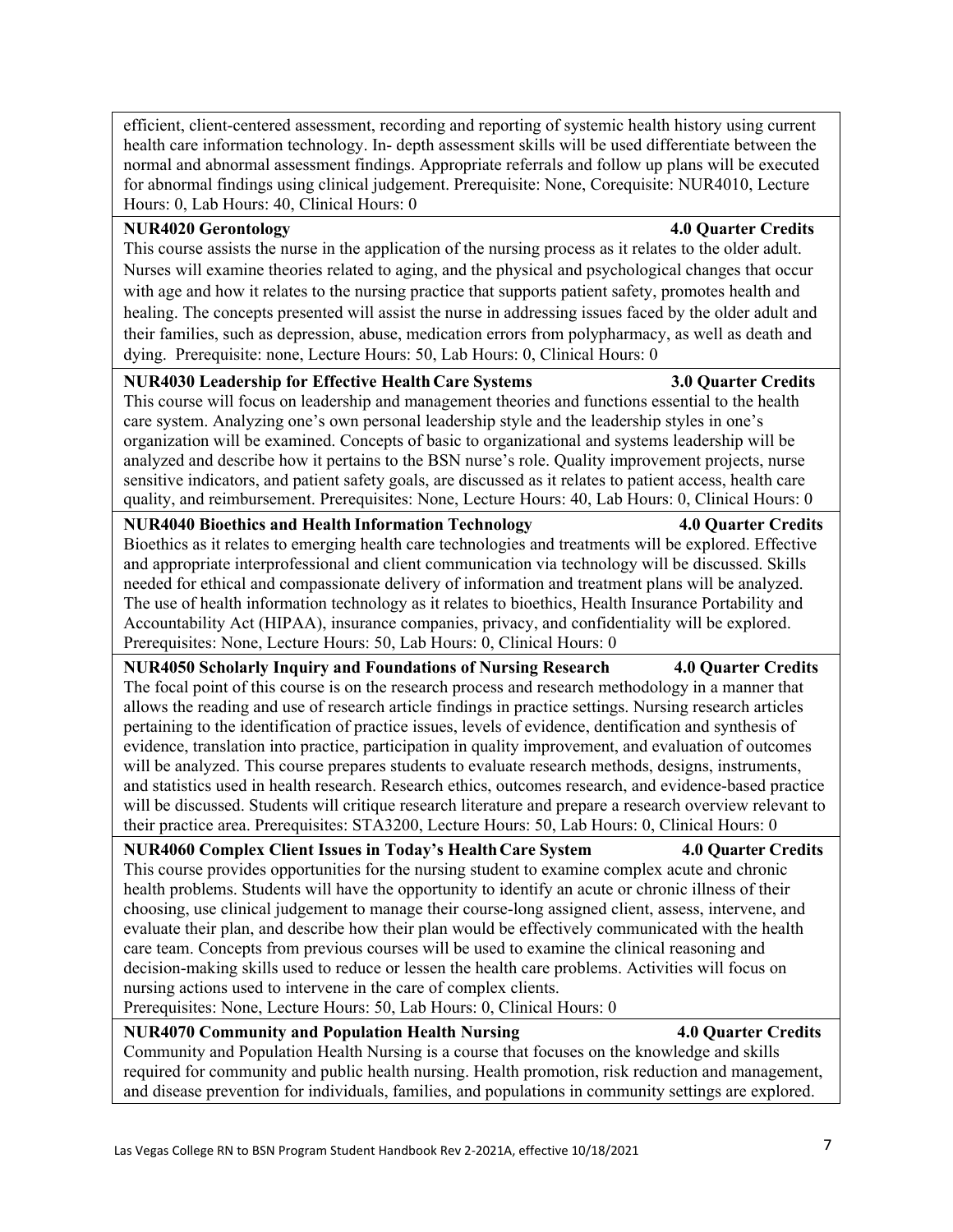The course also emphasizes appropriate interprofessional, client, and community communication techniques. Integration of health care technologies, and legal and ethical implications for working with groups of clients in a community setting are also analyzed. Nurses will apply clinical judgement to provide nursing interventions to prevent public and global nursing issues. The course will also discuss public health strengths, weaknesses, access, quality, and reimbursement in the United States. Prerequisites: None, Corequisite: NUR4075, Lecture Hours: 50, Lab Hours: 0, Clinical Hours: 0

#### **NUR4075 Community and Population Health Nursing Clinical 2.0 Quarter Credits**

Community and Population Health Nursing clinical is a course that focuses on finding and examining the knowledge deficits in a community. Interventions for community and public health improvement will be planned and implemented. Health promotion, risk reduction and management, and disease prevention activities for individuals, families, and populations in community settings will be completed. Appropriate interprofessional, client, and community communication techniques will be used when required. Nurses will apply clinical judgement to provide nursing interventions to prevent public and global nursing issues from becoming larger in scale. Students will evaluate public health strengths, weaknesses, access, quality, and reimbursement in the United States and its effects on the current health care deficits in their community.

Prerequisites: None, Corequisite: NUR4070, Lecture Hours: 0, Lab Hours: 0, Clinical Hours: 60

#### **NUR4080 Transition to the Profession 3.0 Quarter Credits**

This course is designed for registered nurse students to be prepared to be leaders in the health care arena. The BSN nursing roles, responsibilities, legal, ethical, and competencies are analyzed. The nurse's role in state, local, and national governance will be discussed. Leadership and management concepts will be re-introduced and analyzed as it pertains to the BSN nurse's roles and responsibilities to the profession. Continued life-long learning will be emphasized and certification requirements in the nurse's specialty will be sought, and the process for certification will begin. Prerequisites: All program course work prior to NUR4080, Lecture Hours: 40, Lab Hours: 0, Clinical Hours: 0

#### **NUR4090 Transcultural Nursing and Health Care 5.5 Quarter Credits**

The focus of this course is to gain in depth knowledge of transcultural nursing and health care including global health issues, culturally based health and illness beliefs as well as healing and care modalities. Students will examine transcultural nursing concepts in their own nursing practice and analyze methods to promote culturally competent nursing care in the workplace. Transcultural nursing theories and models will be explored. Students will conduct a holistic, cultural health assessment and develop a culturally appropriate plan of care. The attributes and professional roles of a transcultural nurse will be emphasized. Prerequisites: NUR4000, Lecture Hours: 70, Lab Hours: 0, Clinical Hours: 0

#### **NUR4110 RN to BSN Capstone 4.0 Quarter Credits**

This course will build upon, and synthesize, previously acquired knowledge in this program. Focus will be placed on reflecting on the experience of the program, exploring how one can take what was learned in the program and put it into practice, examining the future outlook of the profession and the role nurses play in the future, and creating and sharing personal philosophy statements. Synthesizing the foundations solidified in this program will allow the student to be an effective, efficient, safe, culturally competent, patient-centered practitioner. Prerequisites: All program course work, Lecture Hours: 40, Lab Hours: 0, Clinical Hours: 0

#### **NUR4080 Transition to the Profession 3.0 Quarter Credits**

This course is designed for registered nurse students to be prepared to be leaders in the health care arena. The BSN nursing roles, responsibilities, legal, ethical, and competencies are analyzed. The nurse's role in state, local, and national governance will be discussed. Leadership and management concepts will be re-introduced and analyzed as it pertains to the BSN nurse's roles and responsibilities to the profession. Continued life-long learning will be emphasized and certification requirements in the nurse's specialty will be sought, and the process for certification will begin. Prerequisites: All program course work prior to NUR4080, Lecture Hours: 40, Lab Hours: 0, Clinical Hours: 0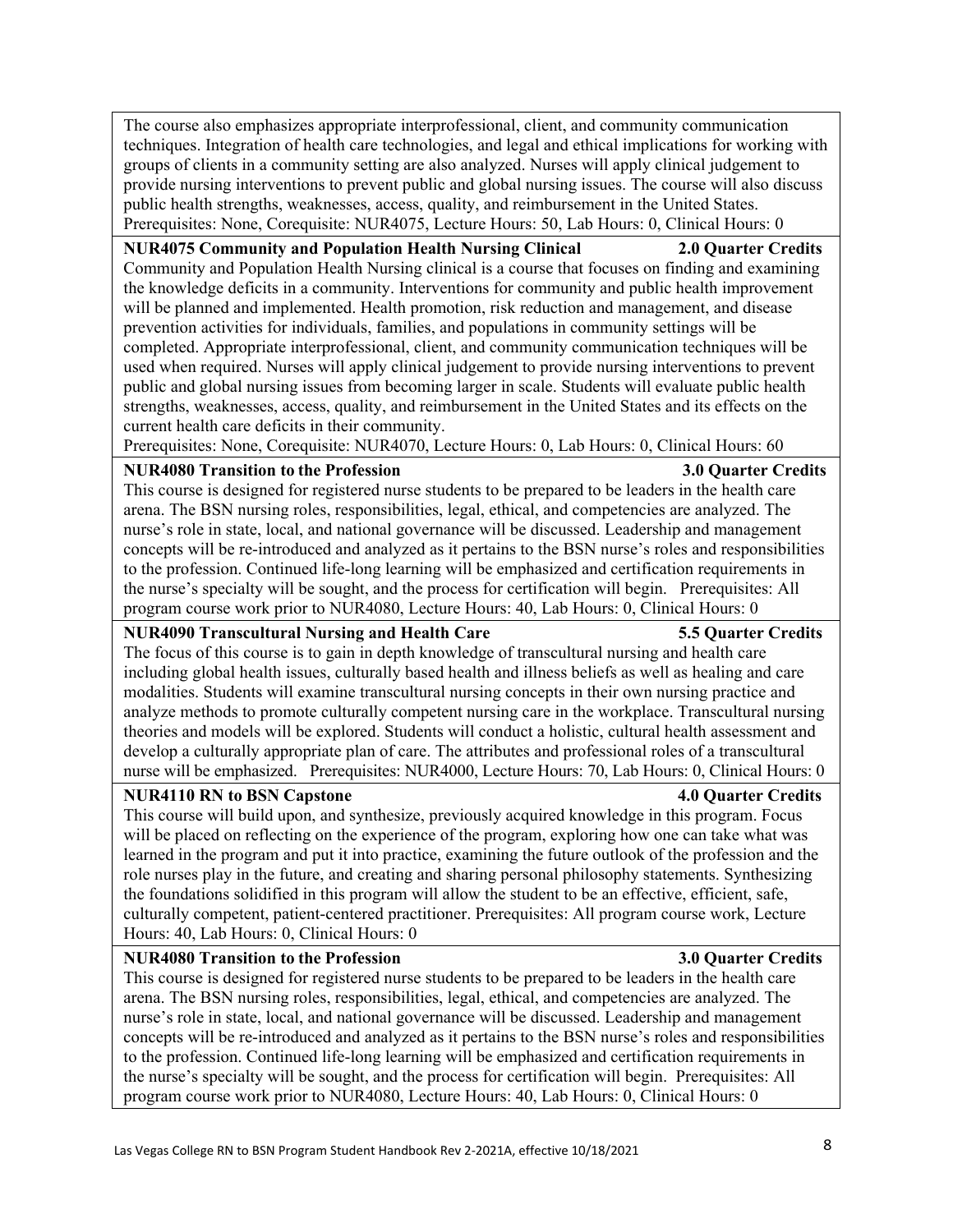#### **General Education Course Requirements**

#### **NUR3010 Oral Communication 4.0 Quarter Credits**

This course examines effective communication within multidisciplinary healthcare teams. The registered nurse will develop their overall communication skills, including speaking in front of groups, improving one-on-one communication skills, and communicating assertively and persuasively with clarity and confidence. These strategies help the RN to strengthen their foundation of communication and relationships with clients, providers, and community workers with the goal of improving client outcomes and client satisfaction. Prerequisites: None, Lecture Hours: 40, Lab Hours: 0, Clinical Hours: 0

#### **BSC 3120 Anatomy & Physiology III 4.0 Quarter Credits**

The structure of the human body from the molecular, cellular, tissue, and gross levels of organization will be reviewed. A comprehensive study of the structure and function of the human body, the physical and chemical principles which apply to cell organization, skeletal system, muscular system, and nervous system will be examined. Molecular, cellular, tissue and gross levels of organization and how the function in wellness will be analyzed. Prerequisites: None, Lecture Hours: 40, Lab Hours: 0, Clinical Hours: 0

#### **BSC 3125 Anatomy & Physiology III Lab 2.0 Quarter Credits**

Scientific study and exploration of the concepts and principles of anatomy and physiology will be researched with hands-on laboratory experiences. Anatomical and physiological structures and functions of the human body related to blood, nutrition, acid-base balance, fluids and electrolytes, genetics, and growth and development in health and wellness will be explored. Anatomy and physiological functions of the endocrine, cardiovascular, lymphatic, immune, respiratory, urinary, and reproductive systems will also be examined. Prerequisites: None, Lecture Hours: 0, Lab Hours: 40, Clinical Hours: 0

#### **BSC 3130 Anatomy & Physiology IV 4.0 Quarter Credits**

Moving from the molecular and cellular structure of the human body, this course will allow the students to examine the body using a systems approach which will emphasize the interrelationships between form and function. Pathophysiology of common diseases and illnesses will be examined and explored. Relationships, functions, and pathology of the cardiovascular, lymphatic, respiratory, digestive, urinary and reproductive systems will be analyzed. Prerequisites: BSC3120, BSC3125, Lecture Hours: 40, Lab Hours: 0, Clinical Hours: 0

#### **BSC 3135 Anatomy & Physiology IV Lab 2.0 Quarter Credits**

Scientific study and exploration of the concepts and principles of anatomy, physiology, and pathophysiology will be examined with hands-on laboratory experiences. Anatomy and pathophysiological structure and function of the human body related to blood, nutrition, acid- base balance, fluids and electrolytes, genetics, and growth and development in disease and illness will be explored. Pathophysiology of the endocrine, cardiovascular, lymphatic, immune, respiratory, urinary, and reproductive systems will also be examined. Prerequisites: BSC3120, BSC3125 Lecture Hours: 0, Lab Hours: 40, Clinical Hours: 0

#### PHI 3140 Modern Issues in Ethics **4.0 Quarter Credits**

The philosophical studies of morality and ethics will be examined. The role of ethics and morality within healthcare organizations will be discussed. Business ethics, as it relates to healthcare systems, will be discussed, and debated. Ethics as it relates to risk management, compliance, quality improvement, bioethics, protected health information, and technology will be explored. Prerequisites: None, Lecture Hours: 40, Lab Hours: 0, Clinical Hours: 0

#### **PHI 3150 Critical Thinking 4.0 Quarter Credits**

This course will describe the process of using critical thinking to analyze facts to form judgments. The use of critical thinking is self-directed, self-disciplined, self-monitored, and self- corrective thinking. The rigorous standards of critical thinking will be analyzed and used. Effective communication and problem-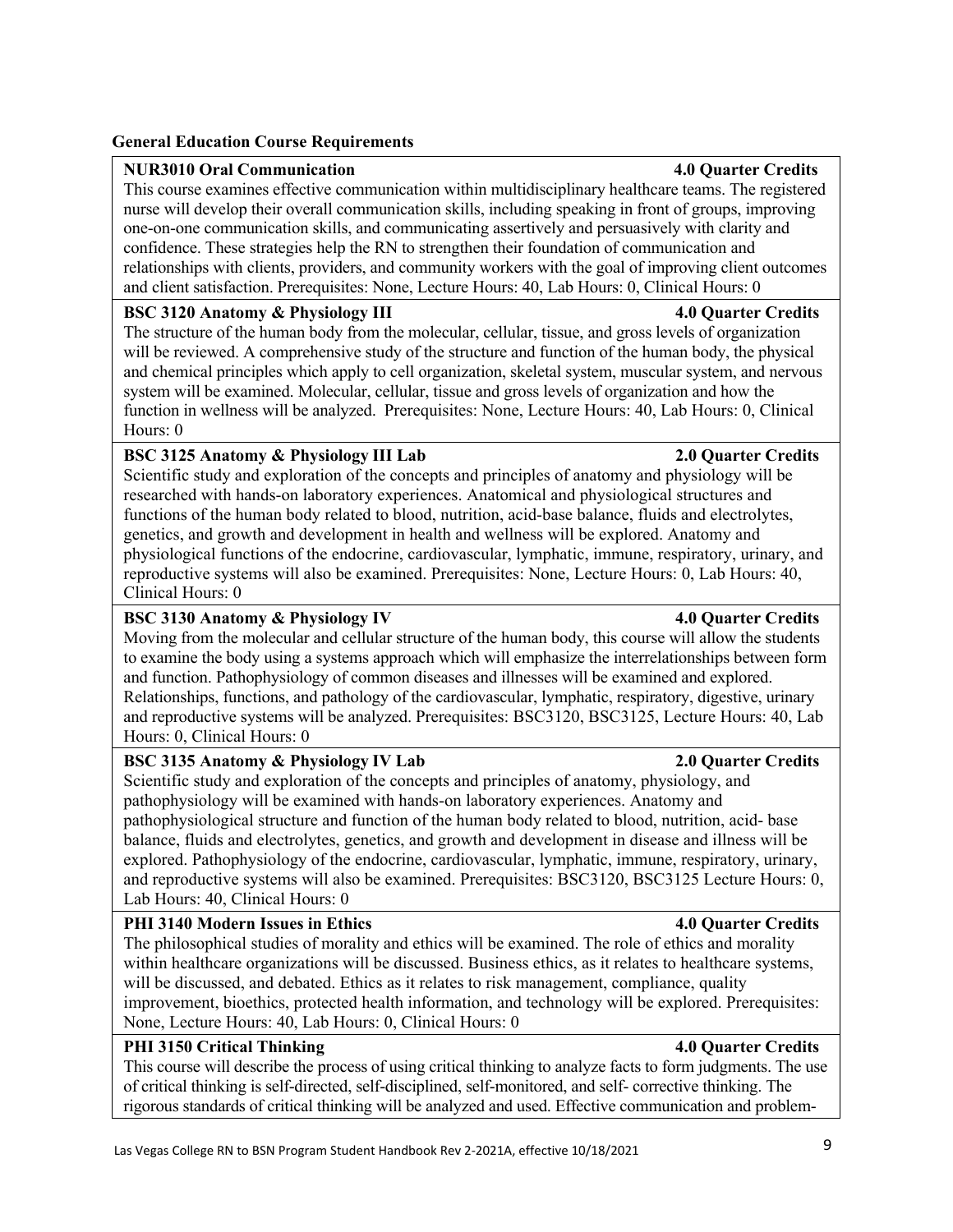solving abilities using critical thinking will be discussed. Learners will be able to create and recognize clear thinking**,** critical thinking**,** and clear writing. Inspiring critical thinking in work groups and organizations will be examined. Prerequisites: None, Lecture Hours: 40, Lab Hours: 0, Clinical Hours: 0

#### **PSY 3160 Psychology 4.0 Quarter Credits**

A study of the history of psychology, psychological experiments, and psychology theorists that have shaped the field of psychology today will be explored. The fundamental theories and principles of human psychology will be discussed. Using psychological theories, the behaviors of individuals in relation to their social-cultural environment will be considered with analysis of special topics such as health and wellness, conformity, attitudes, aggression, cognitive organization, group dynamics, prejudice, and interpersonal attraction. Learners will also evaluate topics such as mental health delivery systems in the United States, access to care, and quality of care being delivered. Prerequisites: None, Lecture Hours: 40, Lab Hours: 0, Clinical Hours: 0

#### **SOC 3170 Sociology 4.0 Quarter Credits**

The scientific study of society will be explored. Examination of theoretical perspectives, the production and consumption of culture, inequality, social norms, and the formation of groups will be extrapolated with course discussions. Topics such as culture, personality, social inequality, diversity, institutions, population and ecology, and social change will be introduced. A comprehensive analysis of social structure, institutions, and interactions and how those influence social constructions within the parameters of a society's defined culture will be discussed. Critical thinking, using discussion and debate principles about the ways in which societal processes and organizations shape the diverse forms of human life found around the world, will be integrated into the course. Prerequisites: None, Lecture Hours: 40, Lab Hours: 0, Clinical Hours: 0

#### **PSI 3180 World History 4.0 Quarter Credits**

This course will emphasize the importance of key events, key ideas, key persons throughout history. Analysis of the global community's past, emphasizing the people and events that changed past societies, and how these changes affect our modern society will be explored. Important historical concepts and philosophies including absolutism and the state, the scientific revolution and Enlightenment**,** revolution, and ideologies of race and empire, nationalism, liberalism**,** and socialism how these have shaped the world's history will be examined. Socioeconomic conditions, political institutions, and ideological attitudes that have marked various time periods throughout will be discussed and explored. Prerequisites: None, Lecture Hours: 40, Lab Hours: 0, Clinical Hours: 0

#### **PHI 3190 History of Religion 4.0 Quarter Credits**

This course examines the complexity of religion as a multidimensional phenomenon. Religion will be analyzed through the lens of heightened experience, ritual practice, powerful myths, ethical teaching, social organization, and theological doctrine. The basics of many of the world's major and minor religions will be discussed. Core beliefs of the major religions, their guiding principles and practices, and their historical foundations will be examined. The nature of religious belief systems, myths, and rituals in various societies of the world, and its effects on the health care system will be explored. Prerequisites: None, Lecture Hours: 40, Lab Hours: 0, Clinical Hours: 0

#### **STA 3200 Statistics for Medical Professionals 5.0 Quarter Credits**

The purpose of Statistics for Medical Professionals is to concentrate on data types, explore descriptive statistics, basic probability concepts and distributions, classic estimation and hypothesis testing, regression and correlation, sampling, and survey construction, analysis of frequency and count data, and measures of validity and reliability and how this relates to nursing and quality care. Prerequisites: None, Lecture Hours: 50, Lab Hours: 0, Clinical Hours: 0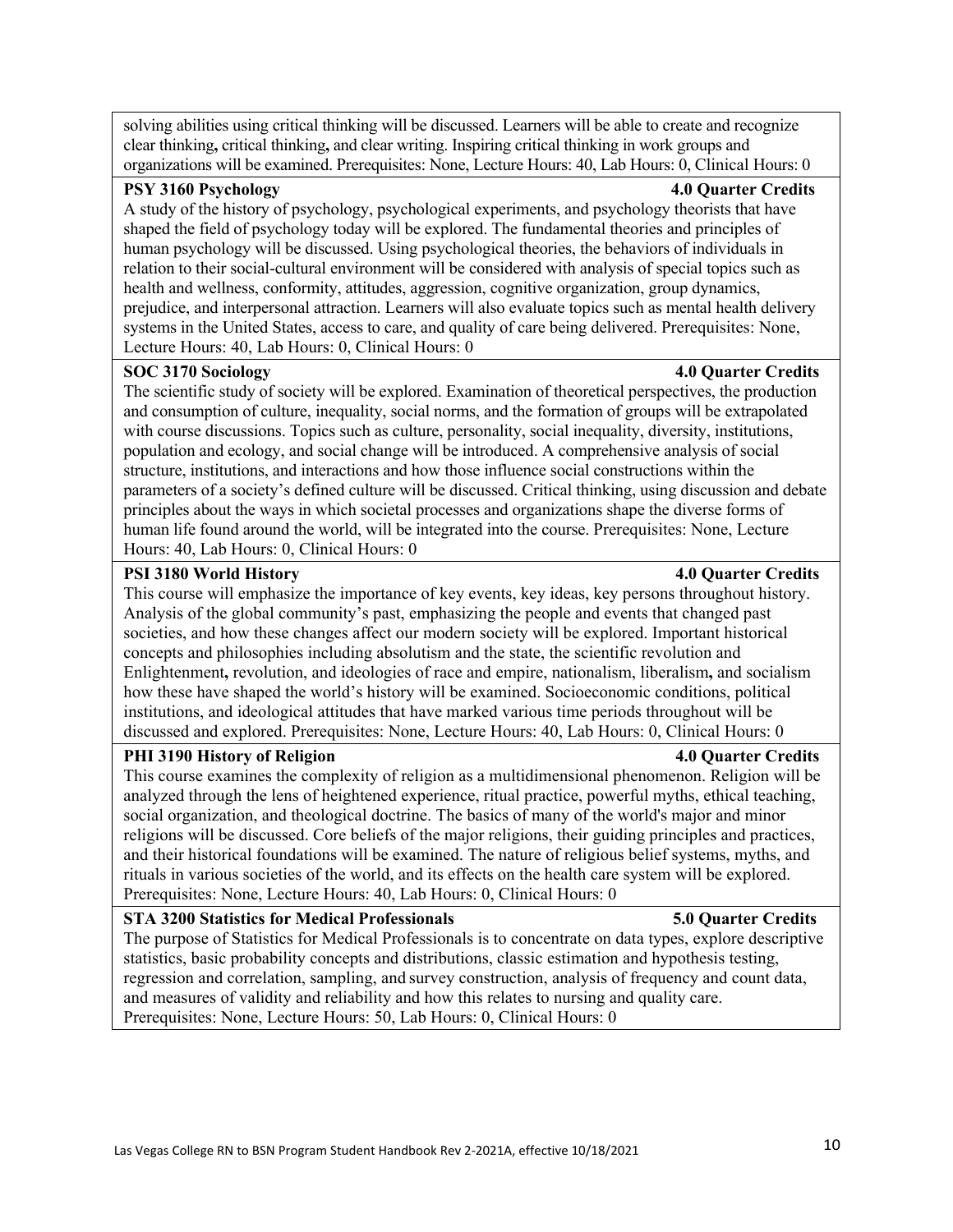# **OVERVIEW OF THE RN TO BSN PROGRAM**

Las Vegas College offers an RN to BSN program for licensed RNs seeking their Bachelor of Science in Nursing. Upon successful completion of this 15-month program, students will earn a bachelor's degree.

The RN to BSN program is taught online. Students gain proficiency through a series of classes (theory) designed to expand on their existing knowledge.

# **American Nurses Association Code of Ethics for Nurses**

**Provision 1:** The nurse practices with compassion and respect for the inherent dignity, worth, and unique attributes of every person.

**Provision 2:** The nurse's primary commitment is to the patient, whether an individual, family, group, community, or population.

**Provision 3:** The nurse promotes, advocates for, and protects the rights, health, and safety of the patient.

**Provision 4:** The nurse has authority, accountability and responsibility for nursing practice; makes decisions; and takes action consistent with the obligation to provide optimal patient care.

**Provision 5:** The nurse owes the same duties to self as to others, including the responsibility to promote health and safety, preserve wholeness of character and integrity, maintain competence, and continue personal and professional growth.

**Provision 6:** The nurse, through individual and collective effort, establishes, maintains, and improves the ethical environment of the work setting and conditions of employment that are conducive to safe, quality health care.

**Provision 7:** The nurse, in all roles and settings, advances the profession through research and scholarly inquiry, professional standards development, and the generation of both nursing and health policy.

**Provision 8:** The nurse collaborates with other health professionals and the public to protect human rights, promote health diplomacy, and reduce health disparities.

**Provision 9:** The profession of nursing, collectively through its professional organizations, must articulate nursing values, maintain the integrity of the profession, and integrate principles of social justice into nursing and health policy.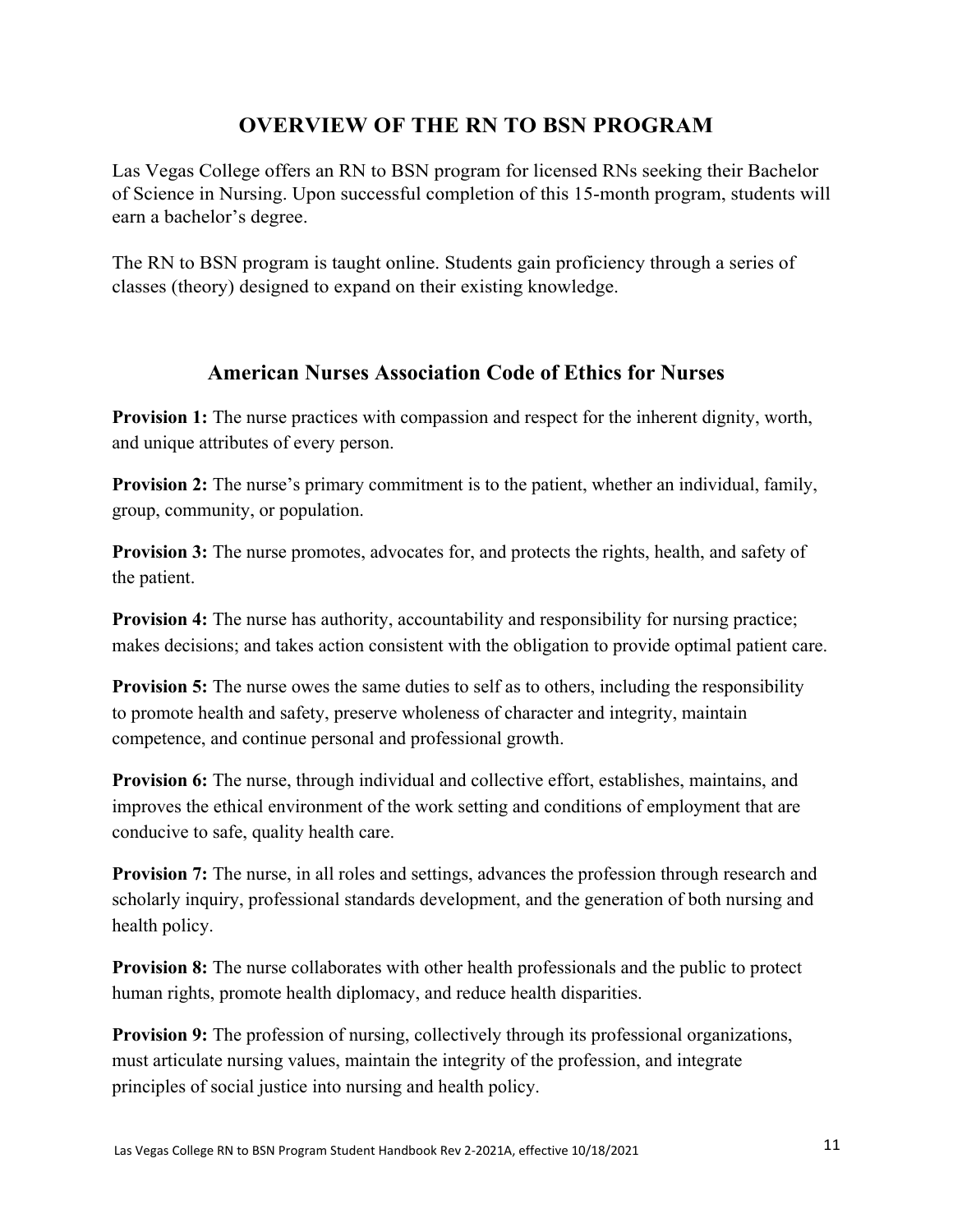Source: American Nurses Association. (2015). Code of ethics with interpretative statements. Silver Spring, MD: Author. Retrieved from

http://www.nursingworld.org/MainMenuCategories/EthicsStandards/CodeofEthicsforNurses/ Code-of-Ethics-For-Nurses.html

ANA recognizes that nursing students are not only the nurses of tomorrow; they are the ANA members of tomorrow! For access to all available resources, benefits, articles and special discounts be sure to sign-up to see the members only section of the site. As a nursing student, access is free. All you need to do is e-mail your name, school and current year in school to students@ana.org and a promo code will be sent immediately to you.

# **NEVADA STATE BOARD OF NURSING DEFINITIONS, STATUTES AND REGULATIONS**

The "Practice of nursing", as defined in **NRS 632.0169,** means the general observation, diagnosis and treatment of changes in a person's health. The term does not include acts of medical diagnosis or prescription of therapeutic or corrective measures, except as authorized by specific statute.

The "Practice of professional nursing" means, according to **NRS 632.018,** the performance of any act in the observation, care and counsel of the ill, injured or infirm, in the maintenance of health or prevention of illness of others, in the supervision and teaching of other personnel, in the administration of medications and treatments as prescribed by an advanced practitioner of nursing, a licensed physician, a physician assistant licensed pursuant to chapter 630 or 633 of NRS, a licensed dentist or a licensed podiatric physician, requiring substantial specialized judgment and skill based on knowledge and application of the principles of biological, physical and social science, but does not include acts of medical diagnosis or prescription of therapeutic or corrective measures.

### **Statement Regarding Scope of Practice**

The profession of nursing is an autonomous and dynamic discipline. It is a self-governing profession that is grounded in science. Nursing practice changes and evolves in response to health care needs of society, technical advancements, and the expansion of scientific and nursing knowledge. The scope of practice for each nursing licensure category includes all the activities in which a nurse may engage at his/her level of licensure. Within that broader scope, however, the scope for each individual nurse will vary according to practice experiences and professional development activities.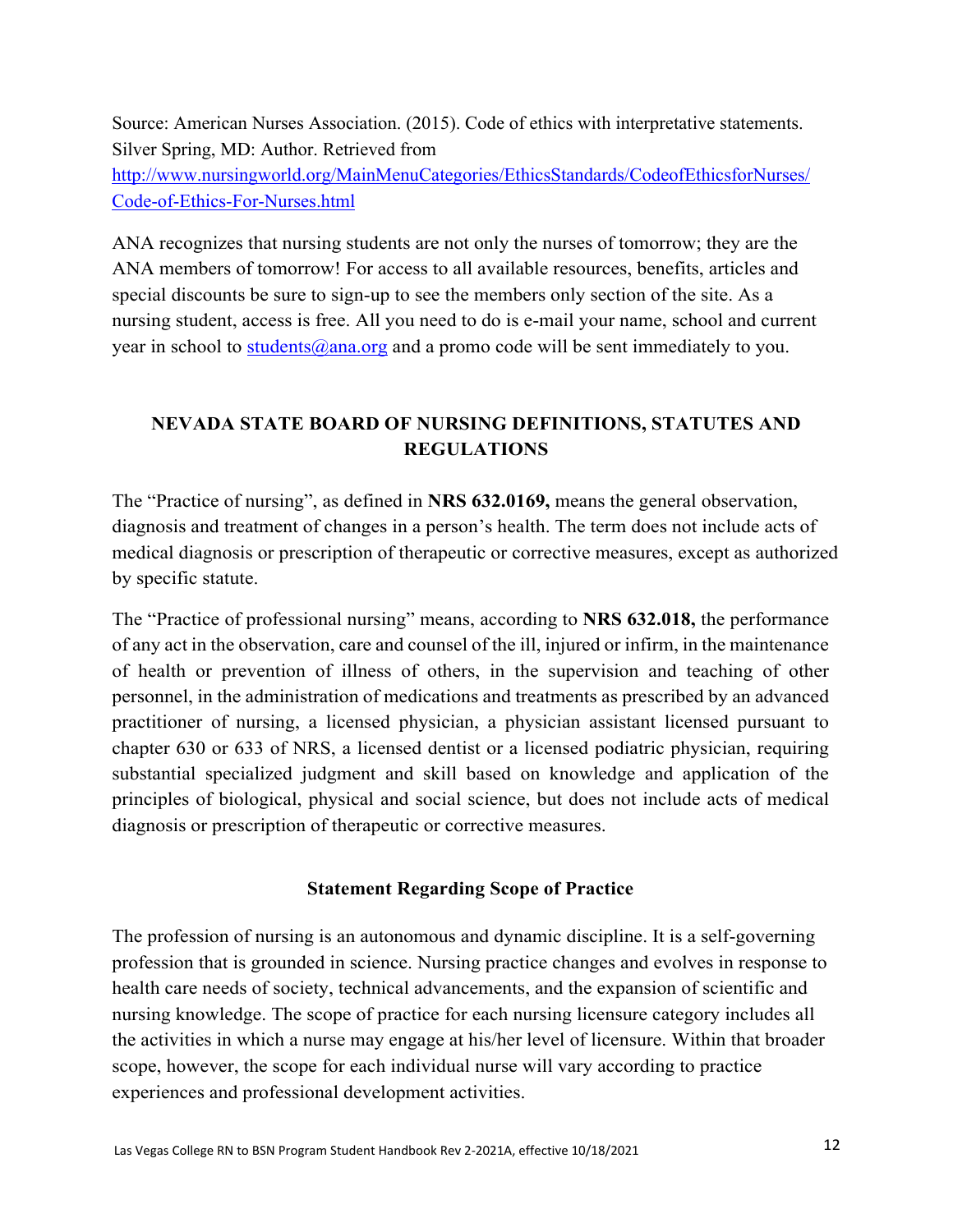The licensed nurse is responsible and accountable, both professionally and legally, for determining his/her *individual scope* of nursing practice. Activities within an individual nurse's scope must still fall within the broader scope written in statute. Thus, there is no authority for the nurse to include individual activities which exceed the broader scope defined by statute. Practically, this means that a physician cannot expand nursing scope of practice by directing a nurse to perform an activity that is not recognized by the nursing profession as proper to be performed by a nurse in Nevada. Since the role and responsibilities of the nurse, and consequently the scope of nursing practice, is ever changing and increasingly complex, it is important that the nurse can make decisions regarding his/her own scope of practice.

The RN to BSN program will teach the components of the Registered Nurse Scope of Practice to bachelor level nursing students for them to learn and apply in their future nursing practice.

It is your responsibility to have access to the Nurse Practice Act, the Nevada Board of Nursing rules/regulations and generally accepted standards of nursing practice, including but not limited to behavior indicating honesty, accountability, trustworthiness, reliability and integrity.

Nursing students are encouraged to sign up for the Johnson & Johnson Nursing Notes electronic newsletter. This newsletter provides information on the profession in relation to industry news, nursing careers, making a difference and scholarship information.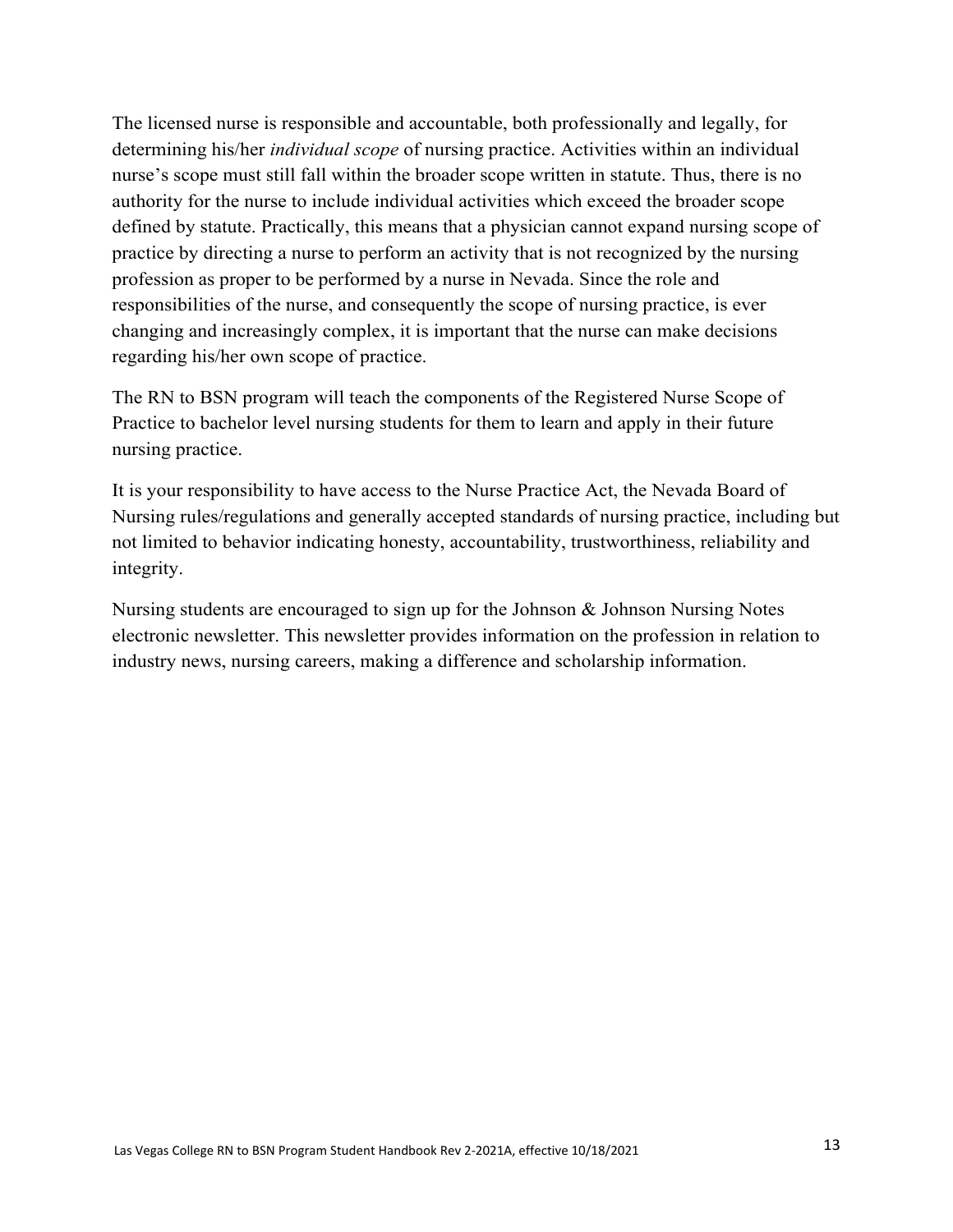# **SECTION II: MISSION AND PHILOSOPHY**

### **LAS VEGAS COLLEGE VISION**

To provide excellent educational opportunities that are responsive to the needs of the community and to help students better their lives and the lives of others.

### **LAS VEGAS COLLEGE MISSION**

Las Vegas College values its diverse student population and is committed to providing professional, career-oriented higher education. These opportunities allow students to reach their personal and professional goals. Through educational rigor, faculty and staff who are dedicated to student achievement, Las Vegas College prepares graduates for successful careers, lifelong learning, and to provide service to Las Vegas and surrounding areas.

#### **LAS VEGAS COLLEGE NURSING PROGRAM MISSION STATEMENT**

- The Nursing Faculty are dedicated to preparing outstanding professional nurses committed to excellence and innovation in the delivery and management of evidence-based health care through creative, collaborative and culturally focused educational programs.
- The Nursing Faculty's educational effort is directed to providing high quality student-centered programs of instruction which prepare superb professional nurses to meet basic health care needs while maintaining full regulatory compliance with State Board of Nursing and Accreditation agencies.
- This Nursing Faculty seeks to develop and transmit knowledge regarding nursing practice and health, illness and healing through dynamic programs of nursing education and practice.

#### **PHILOSOPHY AND PURPOSE**

The philosophy and purpose of the LVC Nursing Program(s) are based on the belief that individuals are holistic beings who possess unique physiological, psychological, sociocultural, and spiritual qualities. Individuals continually interact with the environment, thereby learning and adapting to achieve optimum health.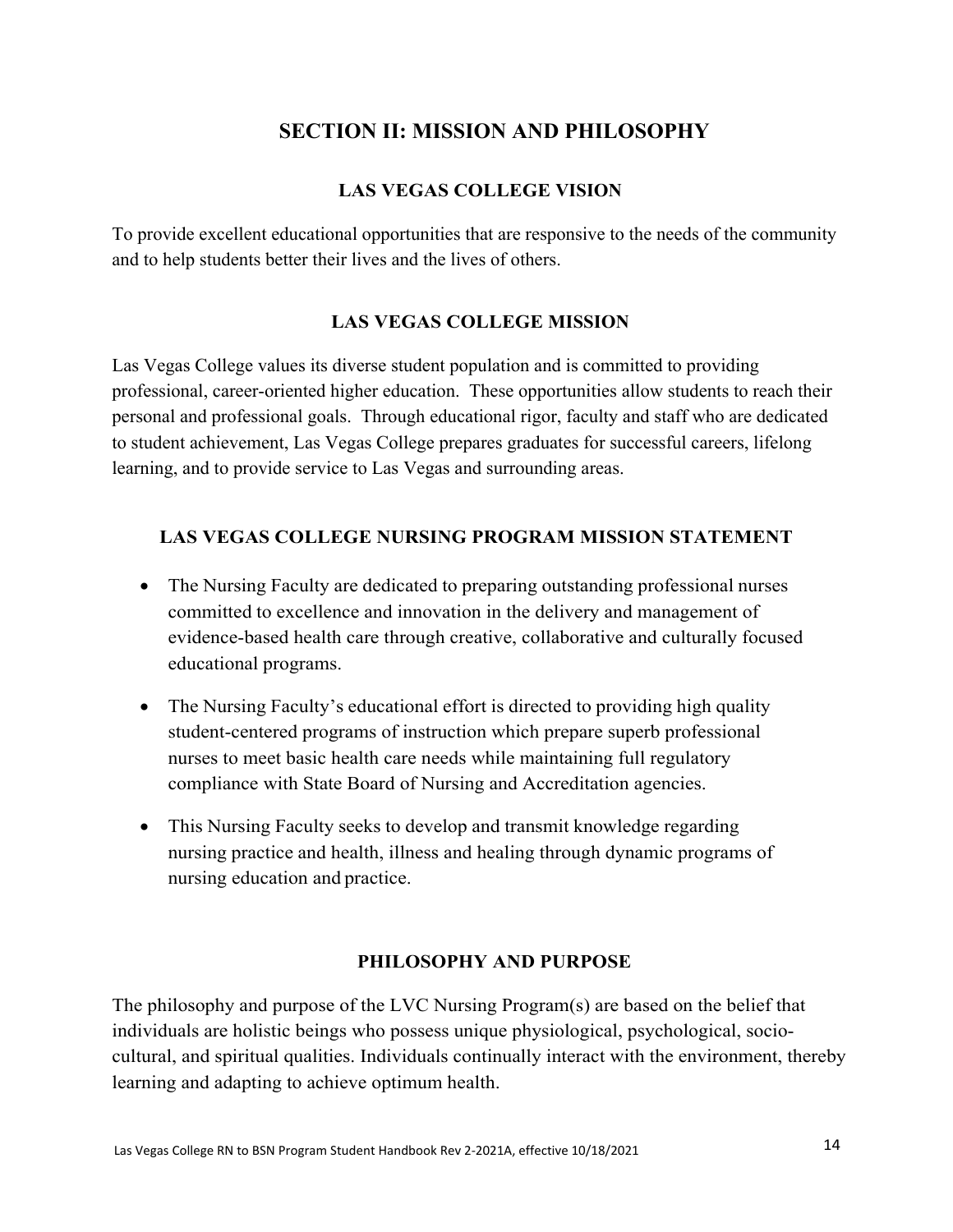Health is a dynamic state of wellness or system stability in which individuals adapt to changes in the internal and external environments to maintain harmony between their physiological, psychological, socio-cultural, and spiritual states. Responsibility for health/illness care is shared mutually by providers and individuals receiving care. Health attainment, maintenance, restoration, and quality care are rights of everyone regardless of race, religious beliefs, nationality, social, or financial status.

Society has the responsibility to its members both individually and collectively to provide an environment that fosters health promotion, attainment, maintenance, and restoration. Society must strive to achieve optimal care within a legal and ethical framework while managing economic restraints and technological advances in health care. Environment is viewed as an open system within which the individual interacts continuously. It has both internal and external components, which are affected by changes within the physical, emotional, spiritual, economic, and cultural state of the individual.

Nursing is both an art and science and nurses provide nursing care within their scope of practice. It is a unique profession that deals with all the dynamics affecting individuals and views the individual as a holistic being (Bio-psycho-social-spiritual). Nurses collaborate with other members of the health care team to encourage individuals to participate in their care. The foundation of nursing practice is the nursing process, which the nurse uses to assist individuals and families to attain mutually agreed upon goals.

Bachelor's degree nurses provide care within their scope of practice. The nursing process is used for assessing, diagnosing, planning, implementing, and evaluating of health care services and care of the individual. Since the delivery of health care is dynamic, the registered nurse evaluates individuals based on their goal achievement, need for reassessment and refocus of priorities with the ultimate end of setting new goals. Care is given within a sound legal and ethical framework.

The bachelor's degree nurse is expected to develop necessary skills for collaboration with members of the health care team including the client, family and/or significant others.

### **TEACHING-LEARNING PROCESS**

Learning is a continuous, active, lifelong process. Learning progresses sequentially from simple to complex and results in behavioral changes in cognitive, psychomotor, and affective domains. Nurses seek educational resources that provide opportunities for learning experiences that maintain and enhance knowledge and skills, as well as those that foster continued competence, nursing practice and increased professional growth.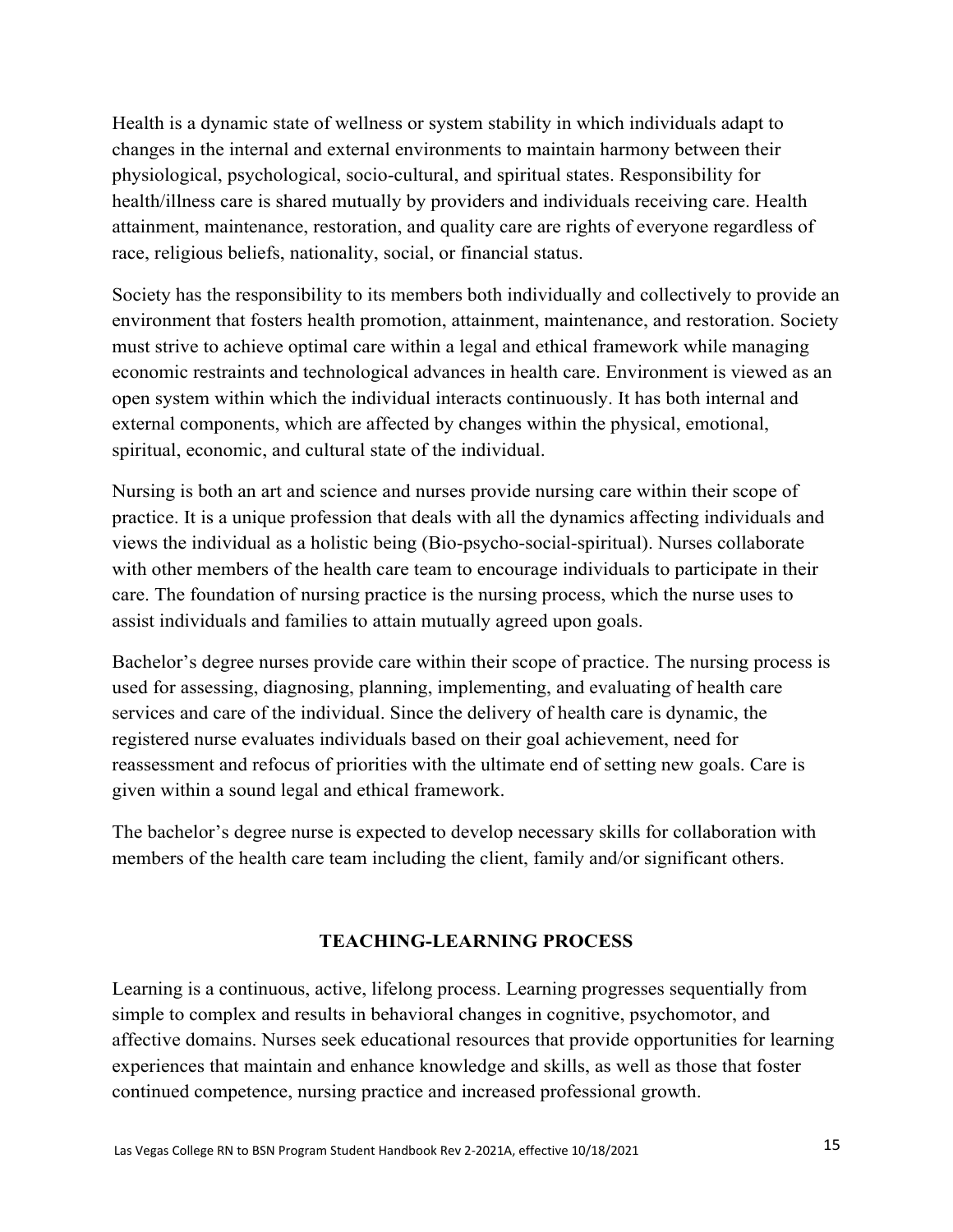The teaching-learning process is at its best when students actively participate in their learning experiences and take responsibility for achieving programmatic competencies. In this process the teacher is a facilitator, coach, counselor, and resource person. Furthermore, the teacher and student share the responsibility of building an atmosphere that fosters a learning community that promotes intellectual curiosity, critical and analytical thought, and individual creativity. To that end, the faculty uses a variety of teaching techniques to accommodate students from diverse backgrounds and experiences.

Hence, nursing education is both a system and a process. Students bring with them a broad range of experiences as well as their ability to respond to and adapt to ongoing inputs and expected behavioral changes. These inputs awaken students to their ability to deliver nursing care. The Nursing Faculty are committed to facilitating this process through their monitoring the teaching-learning environment to ensure optimal experiences and evaluating the students and program to achieve the outcome of safe and effective practitioners of nursing.

### **END OF PROGRAM STUDENT LEARNING OUTCOMES**

Upon completion of the LVC RN to BSN program, the graduate will:

- Integrate leadership skills to make decisions that promote high quality, effective, evidence-based care to clients across the lifespan.
- Use clinical judgement to provide safe, effective, evidence-based care to clients throughout the life span.
- Integrate current health care technology to support accurate patient care treatments and follow up plans.
- Apply health care policy concepts at the local, state, and national levels to promote the nursing scope of practice and continued growth and expansion of the profession.
- Analyze current evidence to promote and apply appropriate health care system changes required for health care access, equity, and reimbursement.
- Apply clinical judgement to provide nursing interventions to prevent individual and community diseases and illnesses across the life span.
- Continue one's professional growth through life-long learning.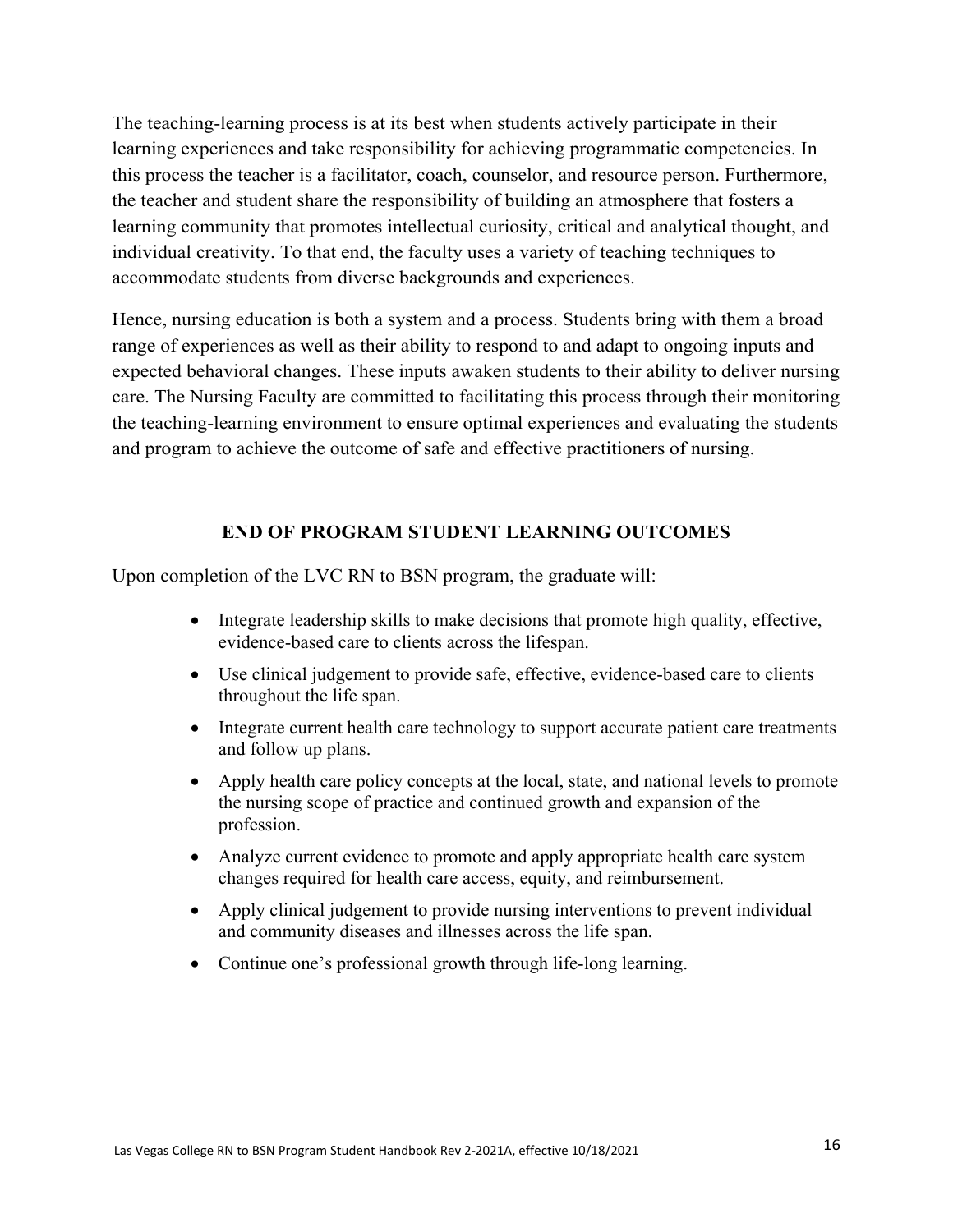# **SECTION III: ACADEMIC POLICIES**

# **GENERAL ACADEMIC & PROGRESSION POLICIES**

All RN to BSN program nursing students must understand:

- The final grade for the course must also be 76% or higher to successfully pass the course.
- Grade rounding is not allowed when calculating final course grades. The grade earned is the grade that will be recorded.
- The nursing faculty encourages students to review graded assignments and discussions for the purposes of clarification of information. Should a nursing student wish to dispute their assignment or discussion grade they must do so within five calendar days of the due date in writing to the instructor.
- For the purposes of retention and progression, students who withdraw or drop prior to the academic penalty date established by the college will be considered to have incurred a course failure.
- No grade lower than a C is accepted in any program course.
- A student who fails any two core nursing courses will be dismissed from the RN to BSN program.
- To re-enter a nursing course after a failure or withdrawal, the student must submit an appeal to the RN to BSN Program Chair for approval and review of extenuating circumstances. In addition to an approved appeal there must be space in the cohort for re-entry.
- Health requirements, HIPAA and OSHA training and BLS American Heart Association CPR certification must be maintained and current.
- The Academic Policies listed above supersede all College policies in decisions related to progression and retention in the nursing program.

# **Student Success Plan (SSP)**

Student success outcomes is the primary focus for providing Student Success Plans (SSP). It is strongly encouraged students attend SSP on the dates the theory instructor designates or after consulting with the student so arrangements can be made. Once the first discussion or assignment is lower than 76% it is highly recommended the student request an SSP session with the faculty member either in person, or by phone. Until the discussion and assignments are maintained at 80% or above it is recommended the students continue to attend SSP. Two hours will be set aside each week throughout the program to assist with student success.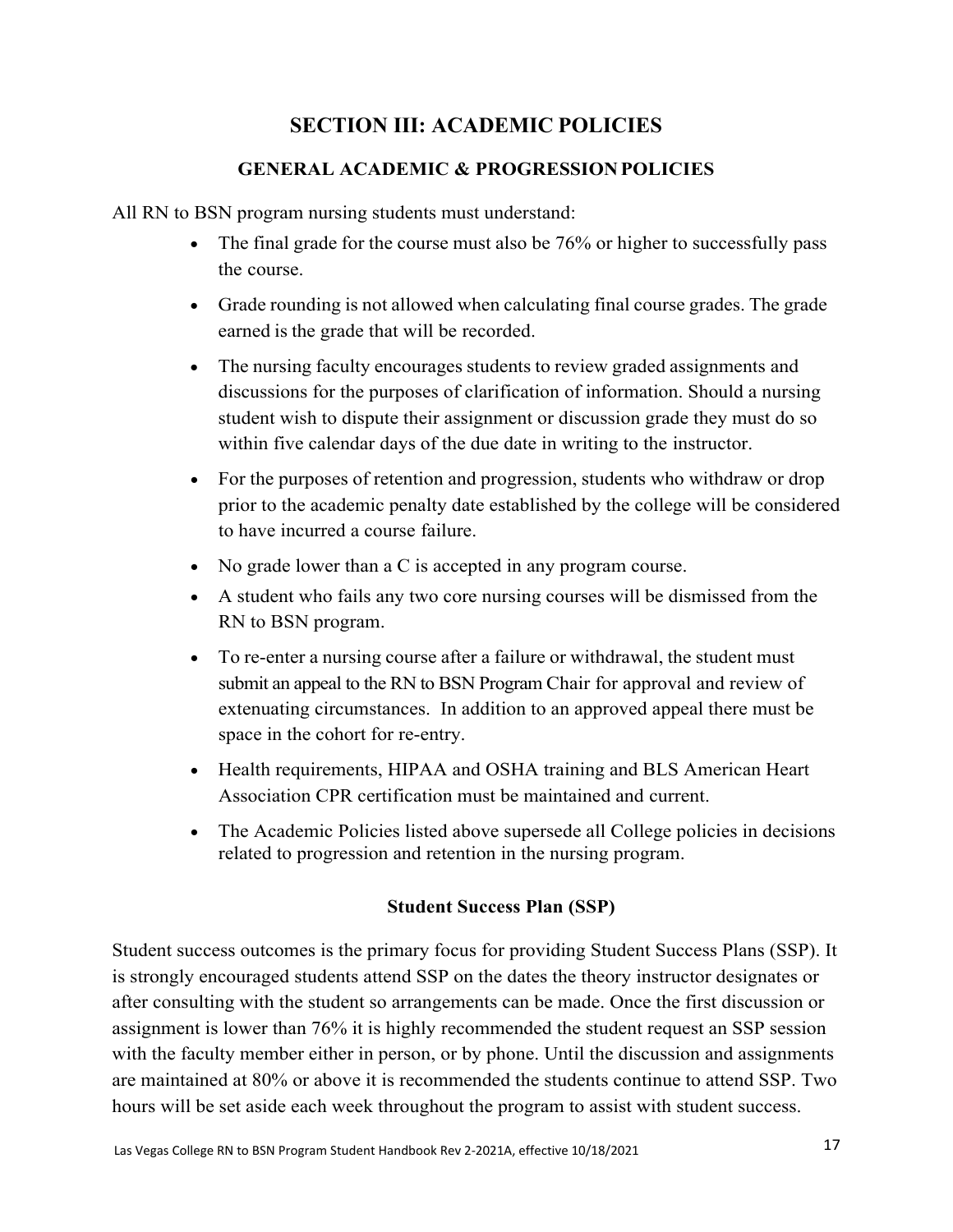#### **TUTORING**

Students who are having difficulty with theory concepts will have the availability of an instructor in SSP to tutor in order to provide clarification and additional information either in person, or by phone or video conference.

#### **ACADEMIC ADVISING**

Students enter LVC with varied backgrounds and motivating factors. To maintain the standards of the school and to serve the best interest of each student, academic advising by the RN to BSN Program Chair and/or nursing faculty is an ongoing process as required.

#### **ONLINE LEARNING**

The RN to BSN program is taught as a fully online program. Classes will be delivered completely through the learning management system with instructor support. All LVC distance education classes are supported with access to on-campus facilities and equipment during operating hours. Staff and instructors are available to assist all students to achieve their learning objectives.

LVC has specific technology requirements for students enrolling in programs with distance education classes which will be provided during the admissions process and are a condition of enrollment. Any updates to these requirements will be communicated through your instructors or the RN to BSN Program Chair. Please see the Admissions Representative or your Department Chair for details.

#### **ACADEMIC PROBATION**

At the end of any evaluation period, when the student falls below the required academic progress standards for LVC, the student shall receive a written warning and be placed on academic probation. Please refer to the Student Catalog for information related to Standards of Satisfactory Academic Progress (SAP).

#### **ACADEMIC DISHONESTY WITHIN THE NURSING DEPARTMENT**

The LVC Nursing Department expects every student to engage in all scholastic pursuits in a manner that is beyond reproach. Students are required to maintain complete honesty and integrity in the classroom and/or laboratory. Any student found guilty of dishonesty in scholastic work is subject to disciplinary action.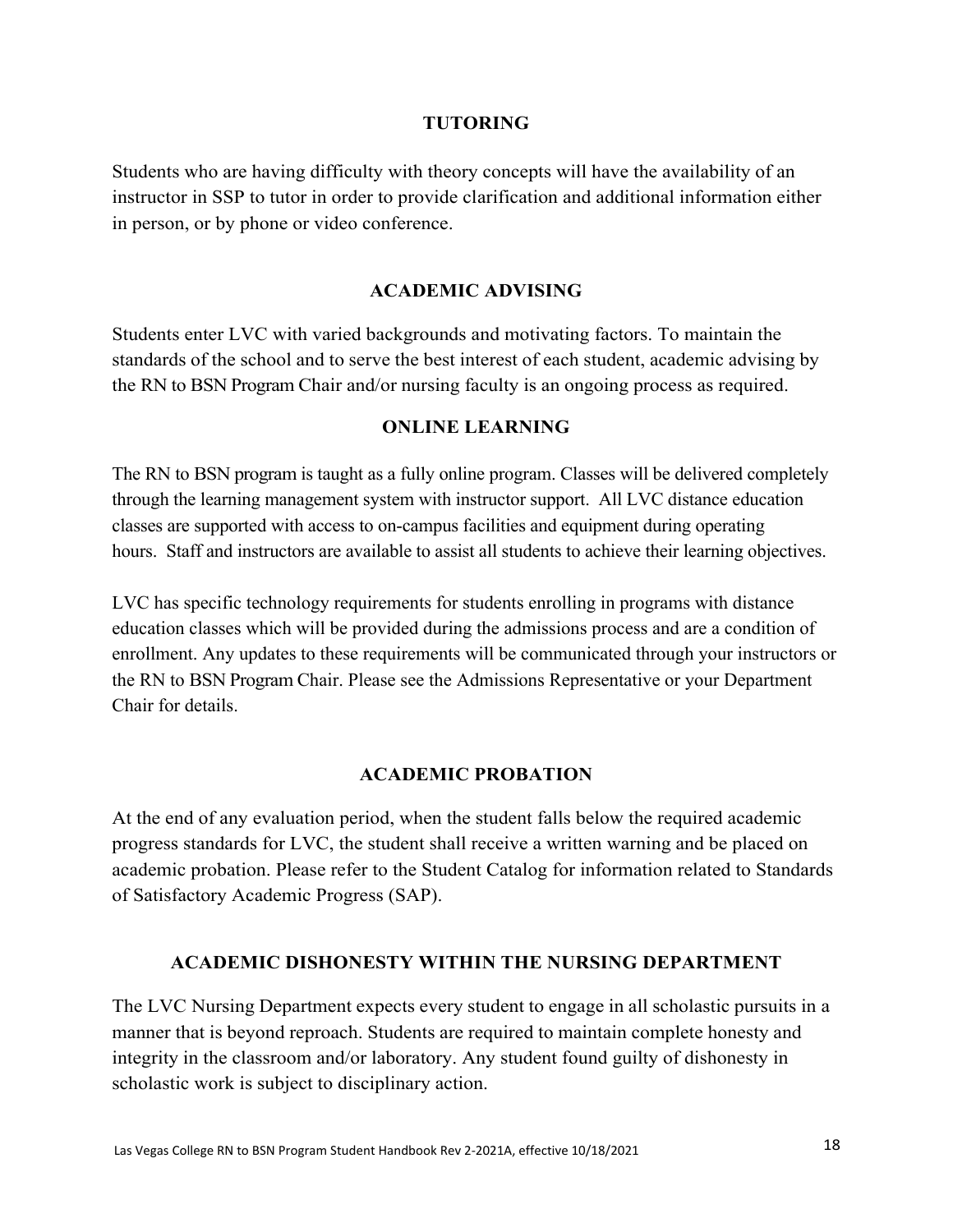The RN to BSN program goal is that each student completes his or her own work in order to master the skills needed to deliver safe, competent nursing care. Academic Dishonesty is contrary to this goal and represents both unprofessional conduct and lack of good professional character.

Academic dishonesty includes, but is not limited to, cheating on scholastic work, plagiarism and collusion.

Cheating on scholastic work includes, but is not limited to:

- Copying from another student's paper or other scholastic work.
- Collaborating, without authority, with another student during an examination or in the preparation of scholastic work.
- Knowingly using, buying, selling, stealing, transporting or soliciting, in whole or in part, the contents of an un-administered test.
- Soliciting, bribing or coercing an instructor to alter the score or grade achieved on a test or other scholastic work.
- Substituting for another student or permitting another student to substitute for one-self, to take a test or prepare other academic work or laboratory assignments/experiments.
- Soliciting, bribing or coercing another person to obtain an un-administered test/examination or information about an un-administered test/examination.
- Using thoughts, words, or expressions of other's works, including web-based information, as one's own (plagiarism).

All student conduct will support academic honesty. Any student participating in any form of academic dishonesty or otherwise in violation of the Student Code of Conduct will be scheduled to see the RN to BSN Program Chair. The student may be suspended or dismissed from the program. Any student caught engaging in any of the actions defined above will receive an "F" or zero grade for that specific occurrence.

In addition to the rules and regulations contained in this handbook, students are expected to adhere to the policies of LVC and to all rules and expectations in the Student Catalog.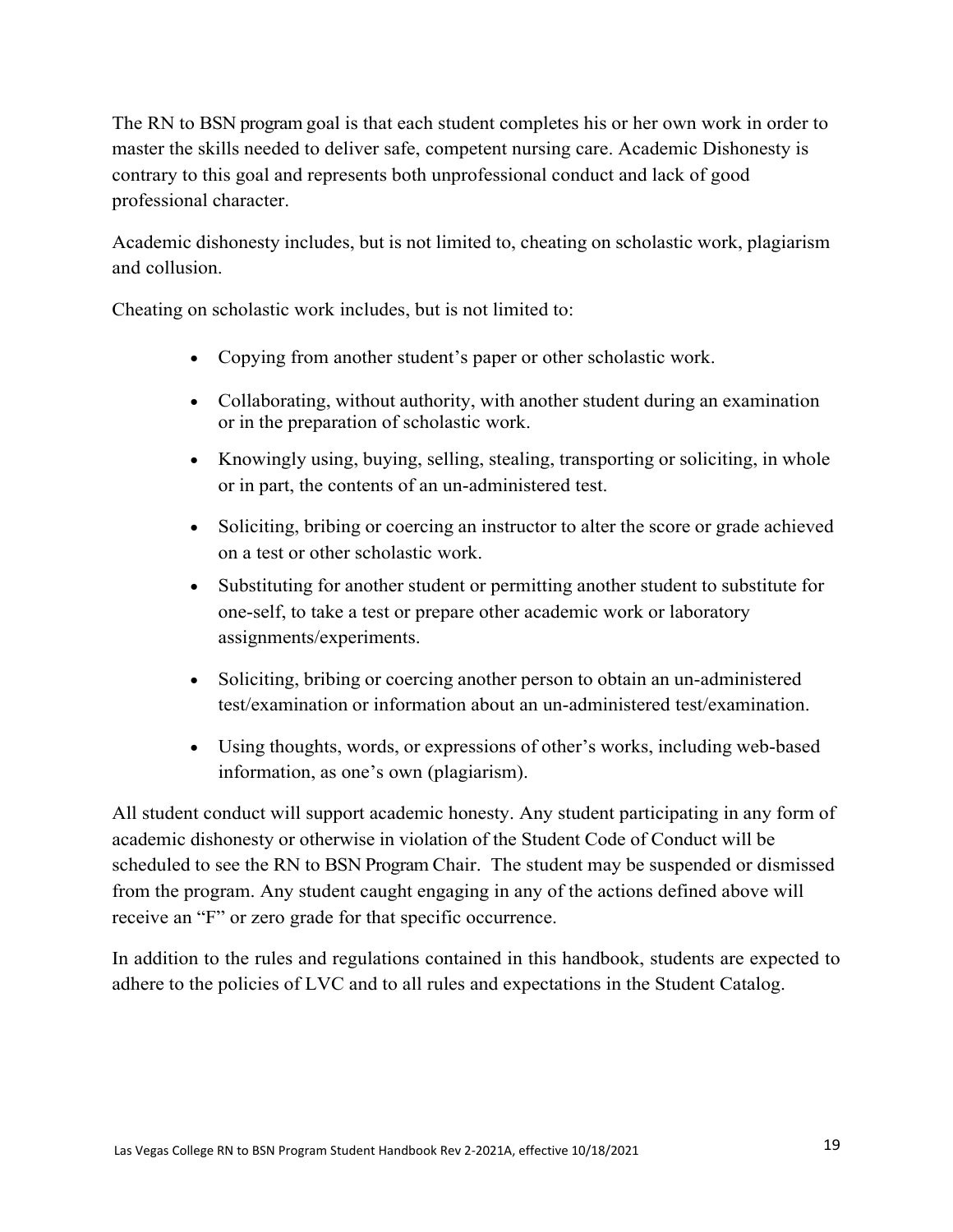# **SECTION IV: COURSE POLICIES**

### **ONLINE ASSIGNMENTS**

All assignments are due by the date and time published in the course syllabus. Assignments will receive 10% off per day that they are late. Assignments turned in after 3 days from the due date will not be accepted and will count as a zero "0" for the grade on that assignment unless otherwise noted in course syllabus.

It is the student's responsibility to complete all work in a timely manner. The student should not expect the instructor or RN to BSN Program Chair to provide extra credit assignments for the purpose of passing a course.

### **ONLINE DISCUSSION POLICY**

Students who are late for their scheduled discussion posts have the choice to continue working in that week's discussion with the understanding 10% deduction for that week's discussion will be taken off the final grade for that discussion.

A student who violates the discussion or assignment regulations or rules, or engages in irregular behavior, misconduct and/or does not follow the proctors warning to discontinue inappropriate behavior may be dismissed from the discussion, assignment, activity or exam. Additionally, the discussion and/or assignment grade will be withheld or cancelled, and other disciplinary action will be taken, up to and including dismissal from the program.

#### **A NOTE ABOUT ONLINE ATTENDANCE**

As explained in the full attendance policy in the Student Catalog, regular attendance is crucial to successful program completion and failure to adhere to the attendance policy can result in suspension and even termination from school.

As with any course, the understanding of online course content and final grades are dependent upon consistent study and attendance. Online students are expected to attend all classes and complete all out-of-class assignments. All courses offered at LVC, whether delivered on ground or via distance education, meet ACCSC standards for clock hour/credit hour length and applicable clock/credit hour attribution. There are no changes to the number of instructional hours for distance education courses, however, the specific number of hours a student spends online may vary based on specific course needs/requirements. Attendance for the week runs from Monday, 12:01 a.m. to Sunday, 11:59 p.m. Pacific Time.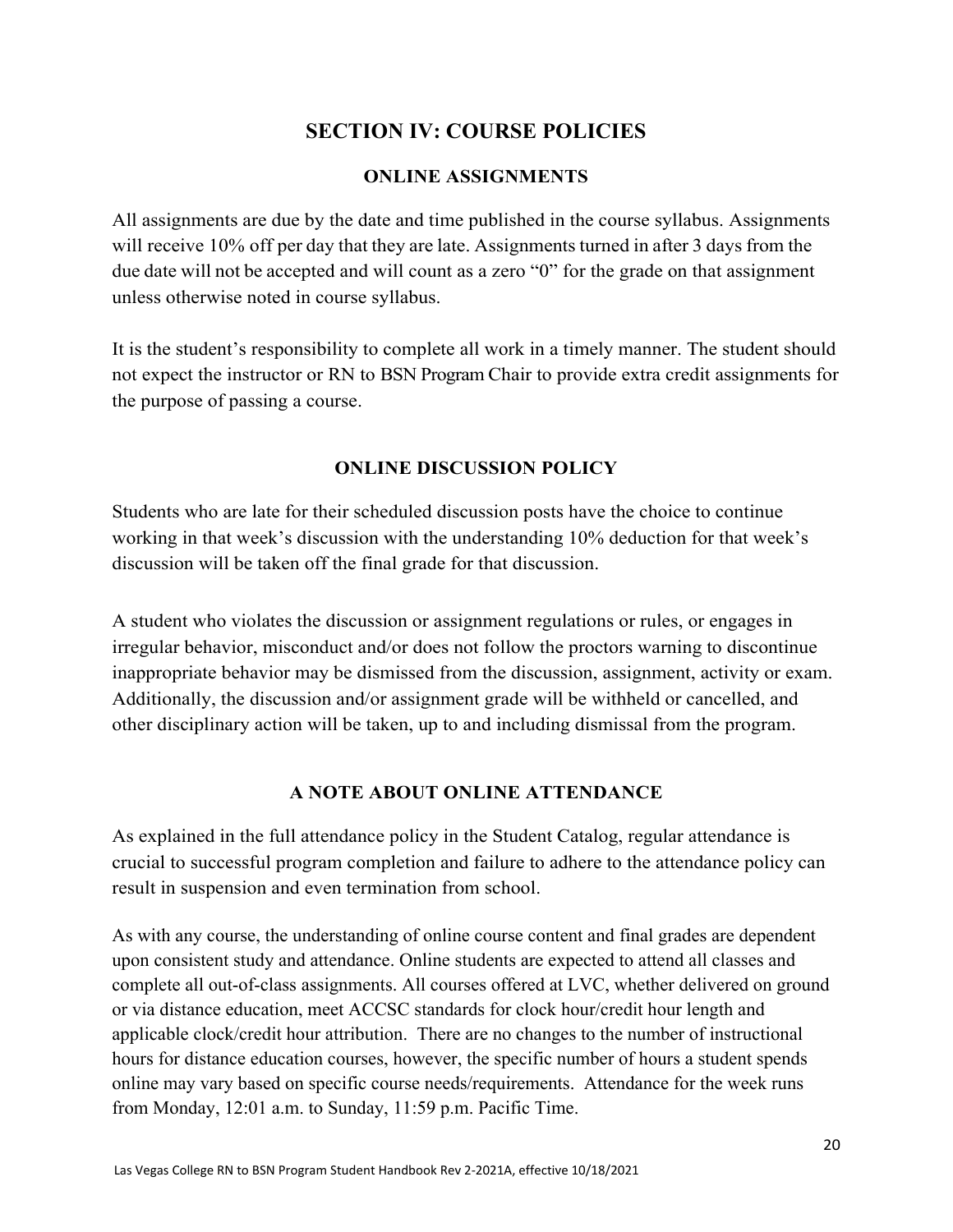To be considered present in each week for online courses, students must post one initial discussion post answering the discussion question (due each Wednesday at 11:59 PM PST), and at least once, on two separate, days responding to colleagues for relevant class discussions. All assignments for that week will be due by Sunday 11:59 PM PST.

#### **GRADING POLICIES**

An overall course grade of a "C" (76% or above) is required to pass each nursing course. Grade rounding is not allowed when calculating final course grades. The grade earned is the grade that will be recorded. For the purpose of retention and progression, students who fail, withdraw, or drop after the academic penalty date established by the college will be considered to have incurred a course failure. A student who failed two nursing courses will be dismissed from the RN to BSN program. The appeal process for a student who has extenuating circumstances can be found in the Student Catalog.

All assigned work including but not limited to assigned homework, case studies, adaptive learning and quizzing, concept maps, care plans, quizzes, and exams is to be completed by the individual student. Collaboration without specific authorization from the instructor will be considered cheating.

| Letter | Point        | Interpretation    |
|--------|--------------|-------------------|
| Grade  | <b>Scale</b> |                   |
| A      | 92-100       | Superior          |
| B      | 84-91        | Above average;    |
|        |              | good              |
| C      | 76-83        | Average; standard |
| F      | 75-0         | Failing           |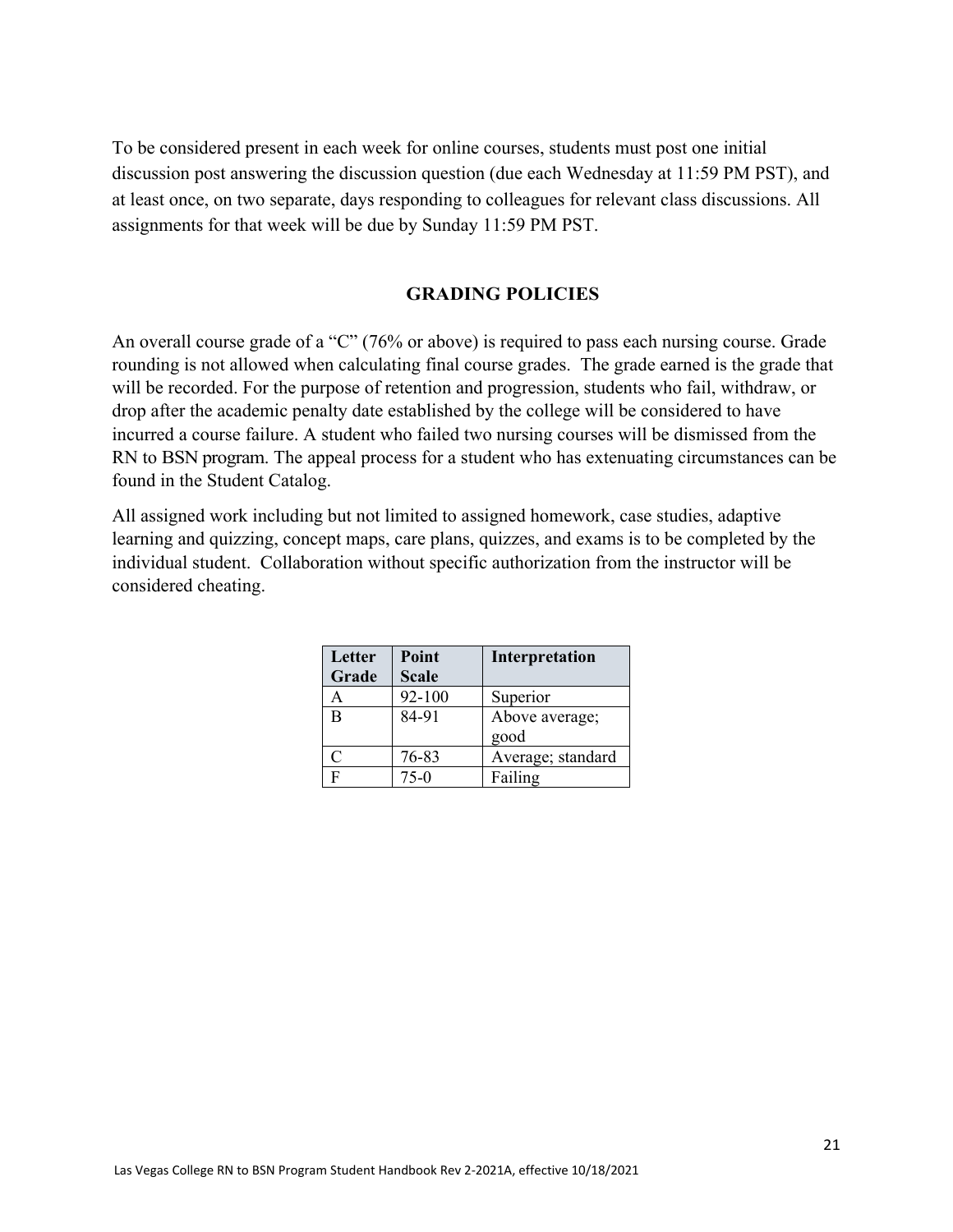# **SECTION V: STUDENT CONDUCT AND OTHER POLICIES**

LVC's rules and requirements concerning student conduct, including but not limited to the full Code of Student Conduct, formal disciplinary and grievance procedures, and the school's complete drug and alcohol abuse policy are clearly explained in the Student Catalog. This section of the RN to BSN Program Student Handbook does not replace the Student Catalog, it draws attention to and elaborates on certain aspects of the Catalog policies that RN to BSN program students are likely to find most important.

### **STUDENT CONDUCT AND DISRUPTIVE BEHAVIOR**

LVC seeks to promote an educationally sound environment free from disruptions in learning whether the instruction takes place at the college or online. Instructors may determine the time and manner for student questions and interactions. Instructors will establish, communicate and enforce reasonable rules of behavior and decorum for the online course environment. This policy is not intended to discourage appropriate academic expression, discussion or disagreement but rather to promote respectful interactions. **Incivility will not be tolerated and may lead to dismissal from the program**.

Disruptive behavior is not only disrespectful to the professional faculty and fellow students but also negatively impacts the learning environment. The following behavior will not be tolerated:

- Failing to participate in any scheduled class discussion or assignment.
- Private conversations or off-topic comments during class discussions.
- Profanity or bullying language or behavior
- Fighting or threatening another student or staff member
- Being disrespectful to faculty members, staff members, or fellow students.

Ethical behavior is imperative for individuals in the nursing profession and should always be modeled by students throughout their program of study.

# **SOCIAL NETWORKING AND SOCIAL MEDIA**

Per HIPAA, no patient, clinical situation, or pictures are to be shared on a social media network such as but not limited to Facebook, Twitter and YouTube.

Social Media Policy by American Nurses Association and National Council of State Boards of Nursing: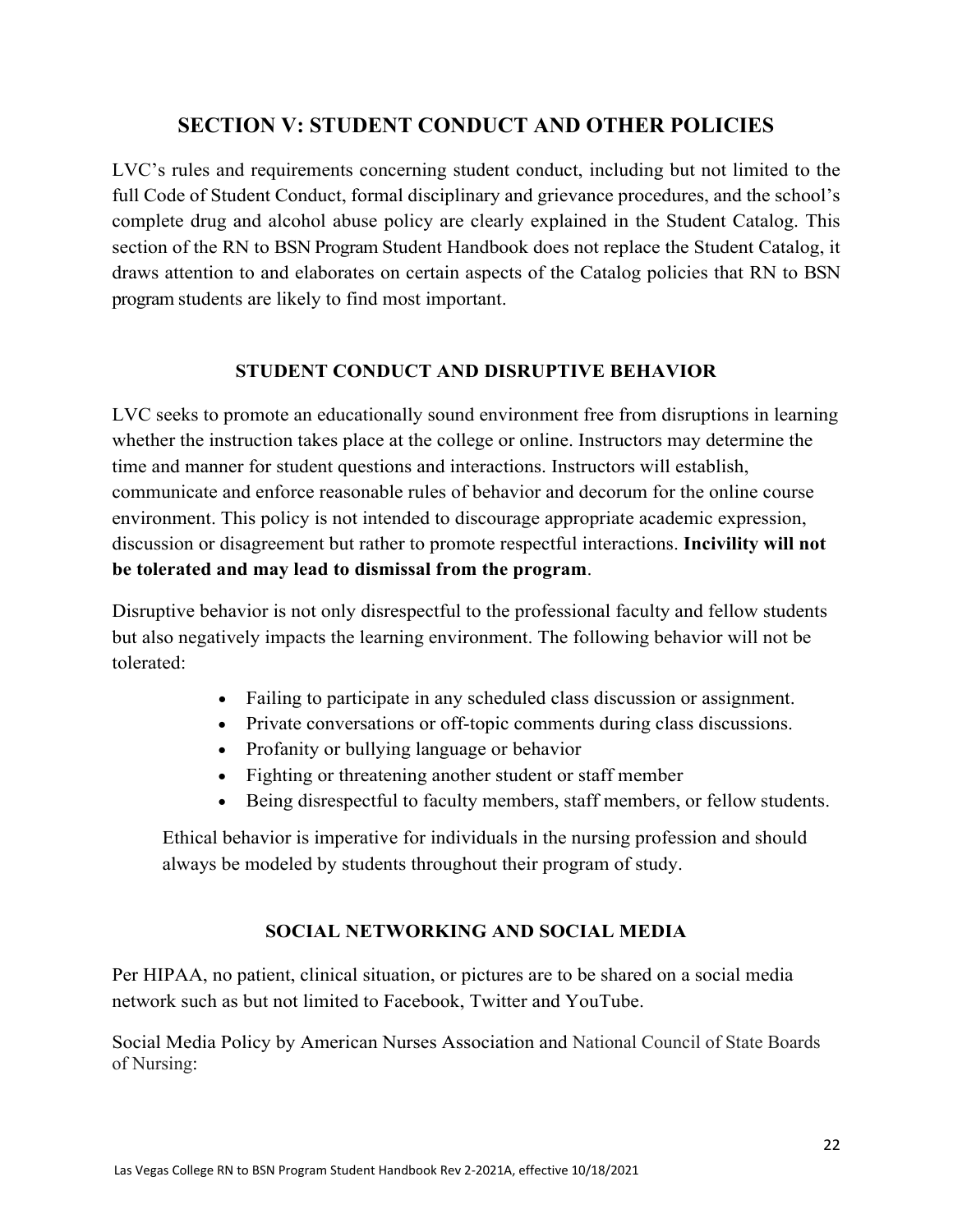### American Nurses Association's Principles for Social Networking:

- Nurses must not transmit or place online individually identifiable patient information.
- Nurses must observe ethically prescribed professional patient-nurse boundaries.
- Nurses should understand that patients, colleagues, institutions and employers may view postings.
- Nurses should take advantage of privacy settings and seek to separate personal and professional information online.
- Nurses should bring content posted by third parties that could harm a patient's privacy rights, or welfare to the attention of appropriate authorities.
- Nurses should participate in developing institutional policies governing online conduct.

### 6 Tips to Avoid Problems:

- Remember that standards of professionalism are the same online as in any other circumstance.
- Do not share or post information or photos gained through the nurse-patient relationship.
- Maintain professional boundaries in the use of electronic media. Online contact with patients blurs this boundary.
- Do not make disparaging remarks about patients, employers or co-workers, even if they are not identified.
- Do not take photos or videos of patients on personal devices, including cell phones.
- Promptly report a breach of confidentiality or privacy.

### **PROFESSIONAL BOUNDARIES**

Individuals in the nursing profession understand the importance of establishing and maintaining professional boundaries. In a student role, professional boundaries exist between the student and the faculty and staff as well as between the student and their fellow students. Students unclear of proper behavior should consult their instructor or the RN to BSN Program Chair.

Please address faculty and staff by their appropriate surname—Dr., Mrs., Mr., Ms., Miss, Professor, etc., unless otherwise directed so by the individual in question.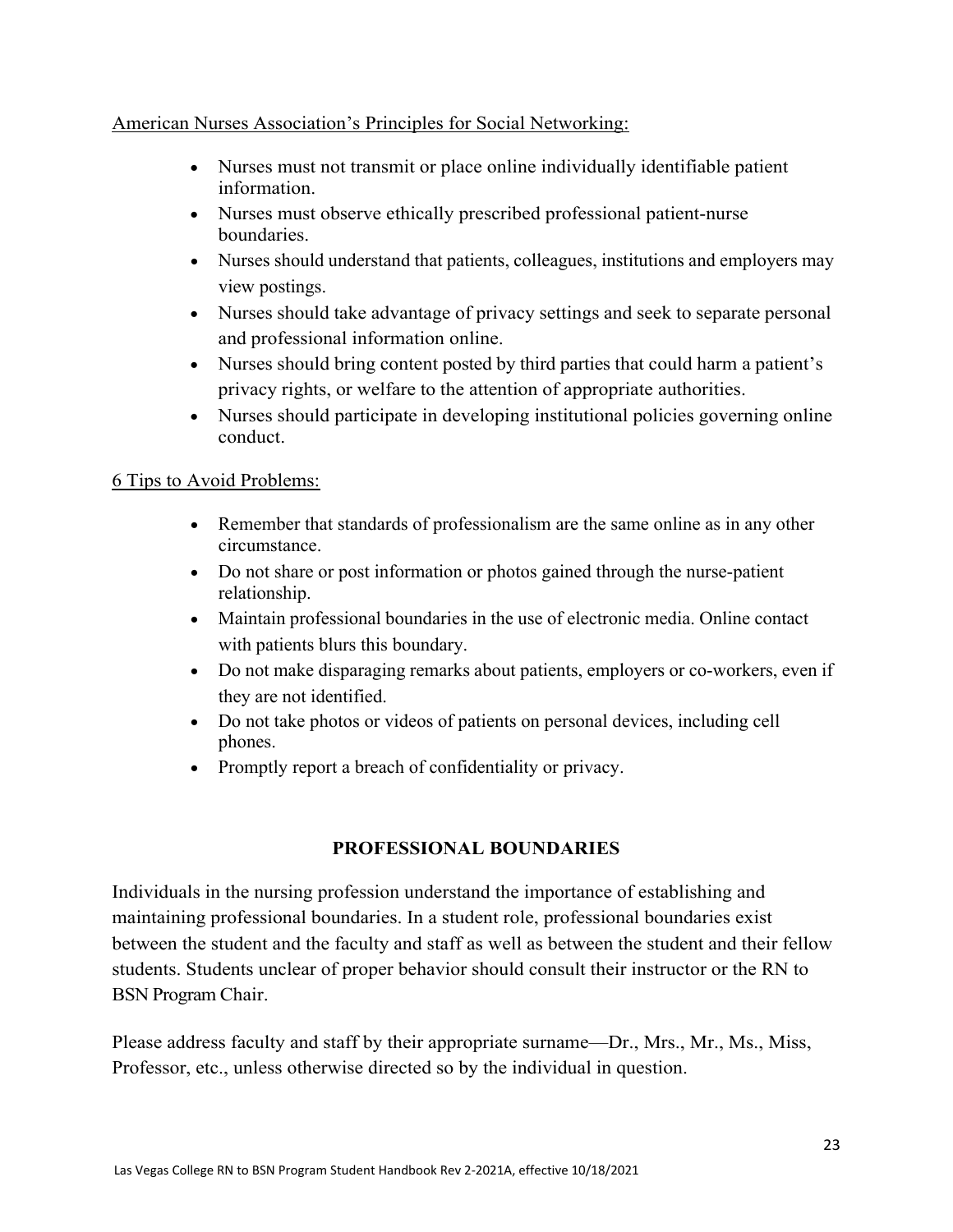### **DRUG AND ALCOHOL ABUSE POLICY**

Las Vegas College has a responsibility to maintain a safe environment for its students as well as maintaining safe conditions for clients. Students should familiarize themselves with the full Drug-Free Schools Policy in the Student Catalog as well as the information in this Handbook. **Students will need to complete and pass a drug screening which shows no evidence of illegal drug usage:** 

### **Criminal Background and Drug Screening**

Students enrolling the RN to BSN program must understand and agree that it is the student's responsibility to determine if any past criminal convictions will prevent them from obtaining any required state license from the Nevada State Board of Nursing or from any other governmental entity or deny them future employment. Students agree to promptly advise LVC if their criminal history, occurring at any time prior to or during their enrollment may disqualify them from obtaining any required state or local license, permit or certification; or employment.

In accordance with their own internal procedures and policies, the state of Nevada and potential employers may require a student in the RN to BSN program to pass a criminal background check, and/or drug test, and provide proof of immunization, and/or pass a required physical by a doctor.

Any student suspected being under the influence of drugs or alcohol during a course may pose serious safety and health risks, not only to themselves, but to all those who work with them and to clients for whom they provide care. The unlawful possession, use, or sale of illegal drugs, prescription drugs, over the counter drugs, and/or alcohol poses an unacceptable risk for unsafe client care.

The definition of impairment as related to nursing practice occurs when alcohol, drugs and/or mental illness interferes with the nurse/student nurse's judgment, interpersonal, cognitive and or psychomotor skills thus impairing the nurse's ability to function in a professional role.

LVC nursing faculty recognize that:

- Alcoholism, drug abuse and or mental illness are diseases and should be treated as such.
- Mental illness may be any acute or chronic condition that disrupts the thinking, moods, functioning or feelings. It can also affect the ability to cope with the demands of the nursing program/courses.
- Impairment can also involve the use/abuse of prescription and over-the-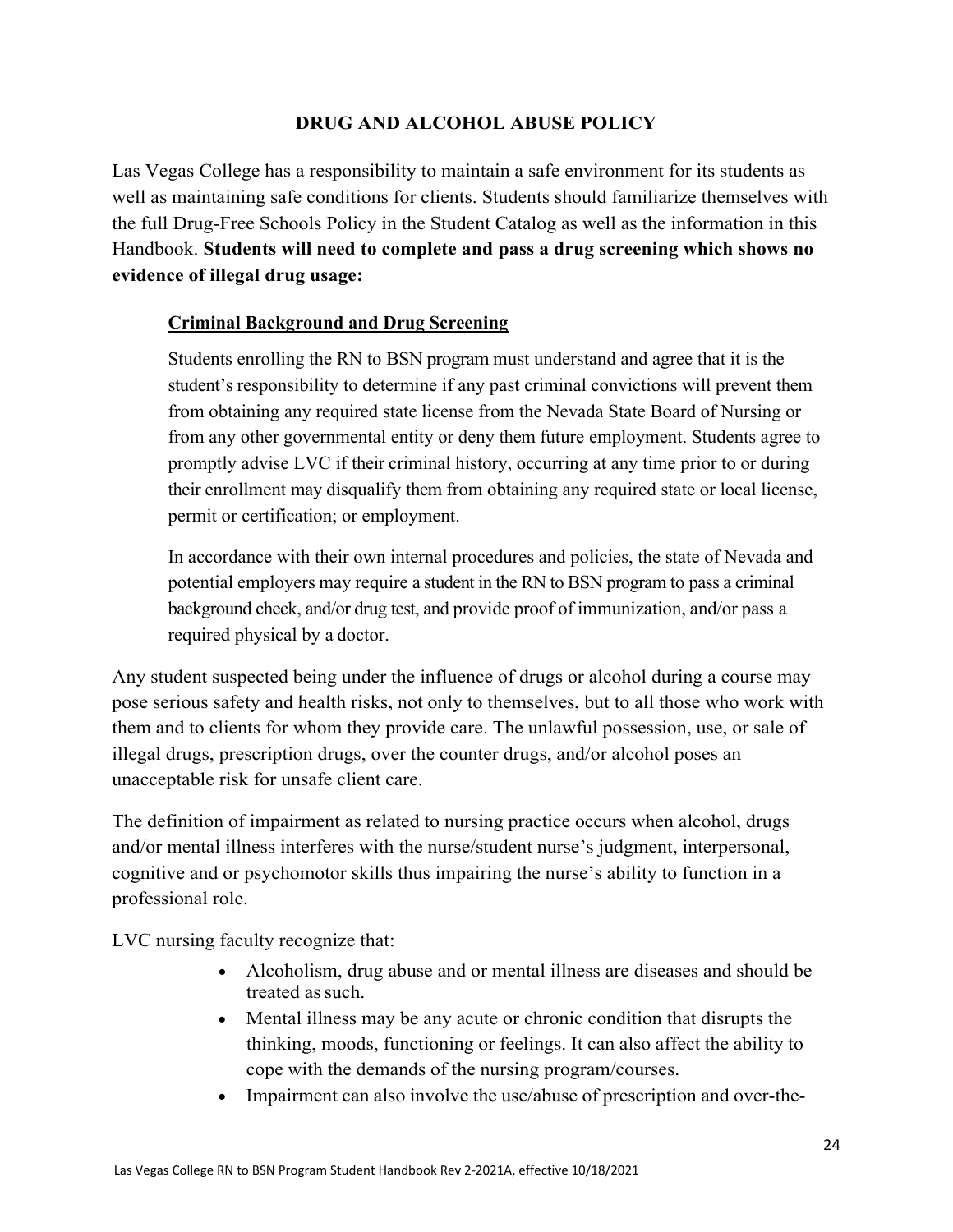counter medications, illegal drugs, alcohol or inhaled substances.

- Health and personal problems involving any or all these diseases can affect the student's academic and clinical performance and the impaired student is a danger to self and serious danger to the clients in the student's care.
- Nursing students with these diseases can be helped to recover.
- It is the responsibility of the nursing student to voluntarily seek diagnosis and treatment for any suspected illness.
- Confidentiality will be exercised when handling the diagnosis and treatment of these diseases.

LVC faculty and students are required to report any suspicious behavior and arrange drug and alcohol testing.

Reasonable suspicion of substance abuse is considered when any student demonstrates unusual, unexplained behavior in their assignments or during their interactions with LVC faculty and staff and their fellow students. Observable signs might include, but are not limited to:

- Slurred speech.
- Odor of alcohol on breath or person.
- Unsteady gait.
- Disoriented or confused behavior.
- Significant changes in work habits.
- Observed behavior indicative of hallucinations.
- Unexplained accident or injury.
- Sloppy, inappropriate clothing and/or appearance.
- Physically assaultive, threatening, unduly talkative, exaggerated self-importance, making incoherent or irrelevant statements in the clinical site setting.
- Excessive sick days, excessive tardiness when reporting for clinical or class.
- Missed deadlines, careless mistakes, taking longer than customary to complete work.
- Coordination (not normal, swaying, staggering, lack of coordination, grasping for support).
- Performance (unsafe practices, unsatisfactory work).
- Alertness (change in alertness, sleepy, confused).
- Demeanor (change in personality, fighting, excited, combative, aggressive, violent, argumentative, indifferent, threatening, antagonistic).
- Eyes (bloodshot, dilated).
- Other clinical observations consistent with impairment.

Drug testing may be required for any student who demonstrates behavior of reasonable suspicion (see above) in accordance with the Drug Free Schools policy included in the catalog.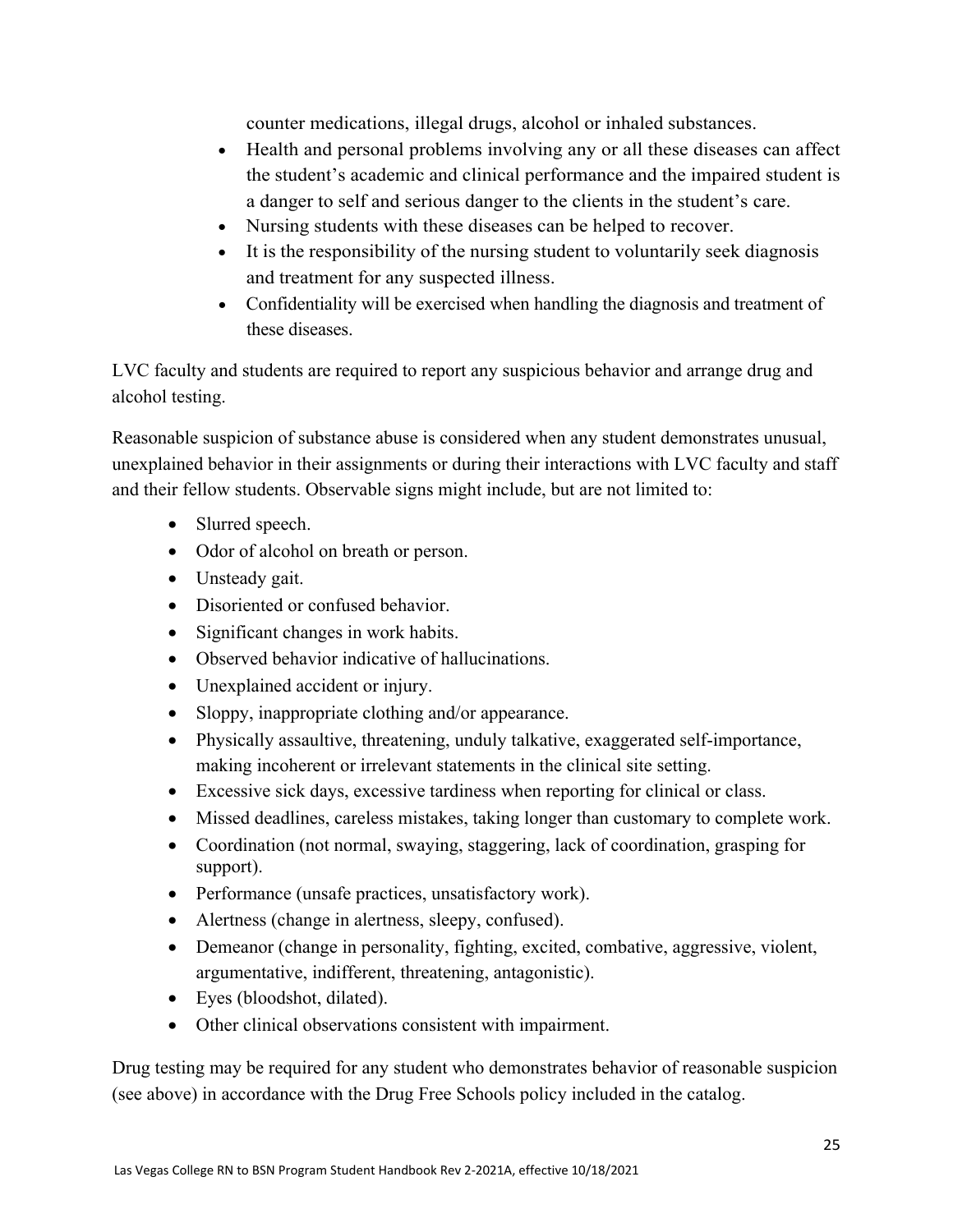Drug testing may be required for any student who demonstrates behavior suspicious of substance abuse impairment. This determination will be made on a case-by-case basis by the RN to BSN Program Chair, or their representative.

#### **STUDENT'S FAMILY RESPONSIBILITIES**

Adult students often have many responsibilities in addition to school. It is important to have a contingency plan in place prior to starting classes. Backup childcare providers and employment schedules may be necessary and part of the student's contingency plan. Online absences related to family responsibilities and employment issues are not excused and time and competencies must be made-up as with any absences.

### **TRANSPORTATION**

The College does not provide transportation. Should an appointment or the desire to make use of LVC's on-campus resources require a student to travel to the campus, students are responsible for providing their own transportation.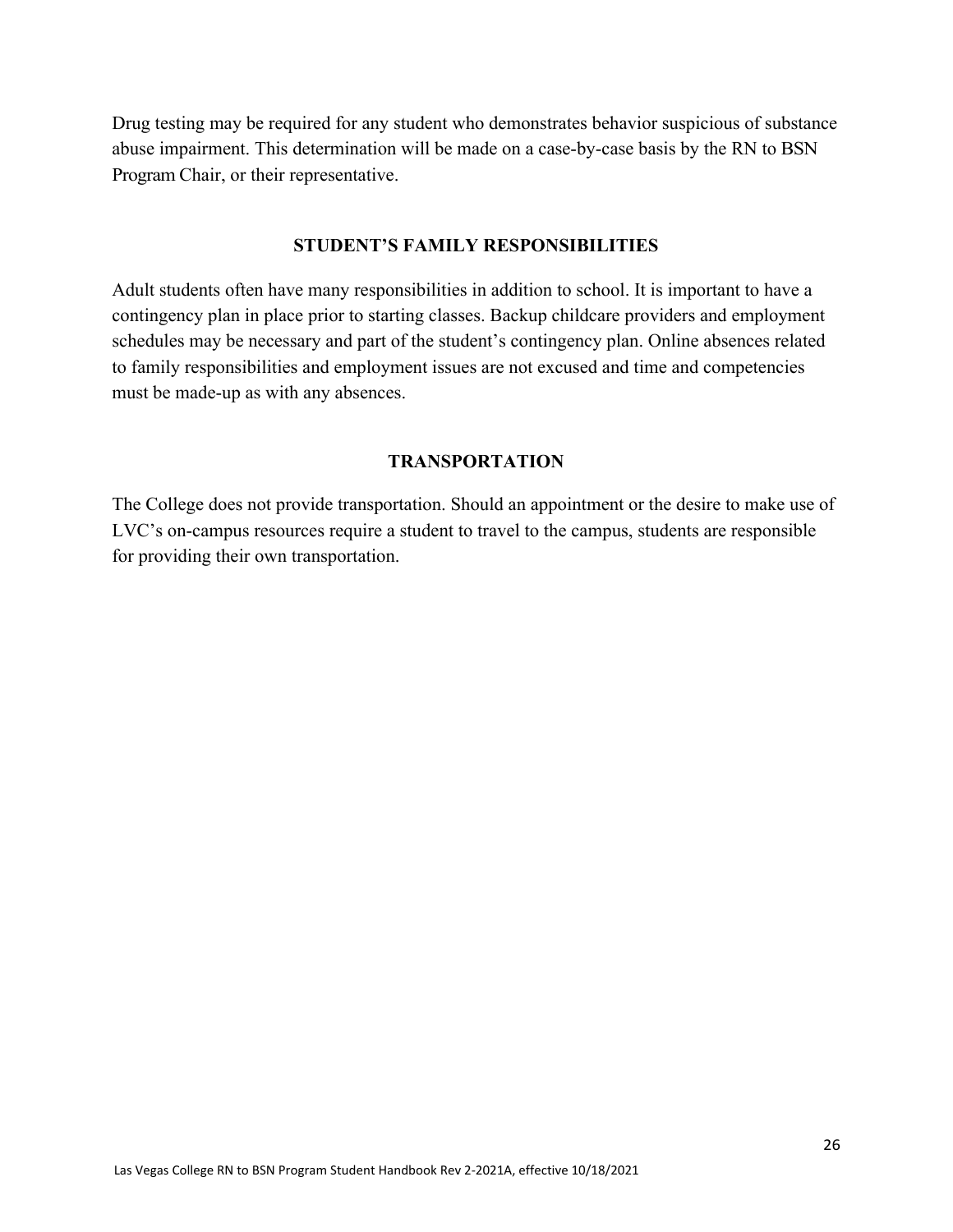# **SECTION VI: STUDENT ORGANIZATIONS AND ACTIVITIES**

#### **STUDENT NURSE CLASS OFFICERS**

Each nursing class will choose one officer from their class. The class officers will be responsible for attending designated nursing faculty meetings (by phone or in person). Prior to the meetings, the cohort officer should discuss with the class any issues or concerns to present at the faculty meeting. They will also be responsible for the dissemination of information presented at the faculty meeting to the remainder of the class.

#### **COMMITTEES**

Additionally, all students are encouraged to provide input on decisions including admission standards, curriculum, student services and the teaching/learning process. Students are invited to become active on nursing faculty committees. The following list includes examples of ways that students can become involved in governance:

- Participate in end of quarter, end of program and alumni surveys.
- Provide honest and fair feedback to your faculty when asked to complete faculty and course evaluations at the end of the quarter.
- Participate in Student Nurse Association activities or college activities such as health fairs and community service
- Volunteer, in writing for nursing faculty committee membership in writing to the RN to BSN Program Chair in reference to Faculty meetings, Curriculum, Advisory, etc.
- Provide input when your peers are representing your student issues at committee meetings and the Student Nurse Association meetings.

## **OUTSIDE EMPLOYMENT**

It is the student's responsibility to set priorities regarding employment and class schedules. Students must ensure that they have enough time to meet their online program obligations and be alert and present for class discussions.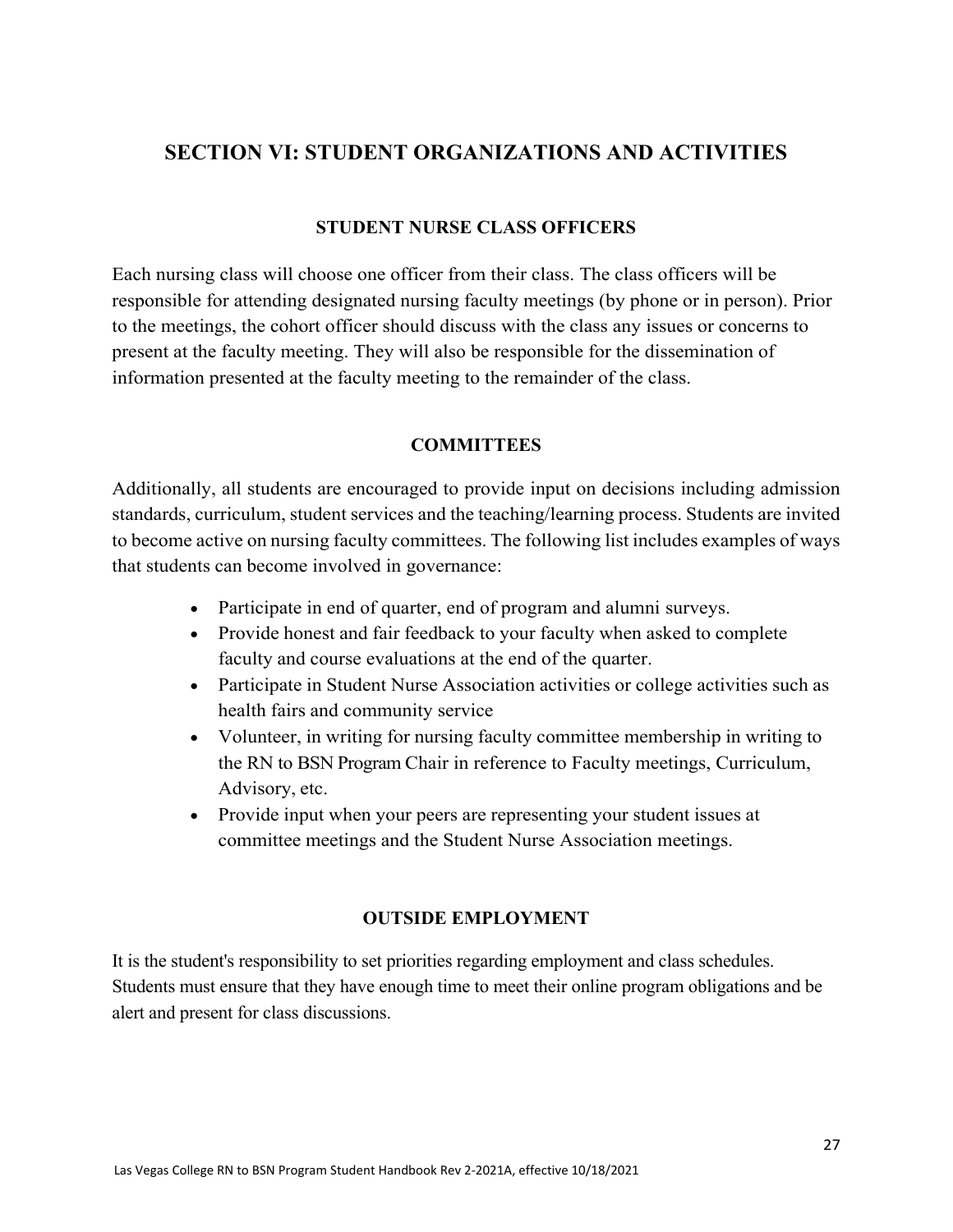#### **COMMUNICATION MODES AND QUESTIONS**

All Las Vegas College students will be given an LVC email address and are required to maintain their lvcollege.edu email accounts. RN to BSN program students should check their LVC email daily for messages from their instructors and the LVC campus and respond to all messages promptly in order to ensure adequate communications. No emails will be sent to the student's non-school email accounts. Students should also review class discussions regularly during the week.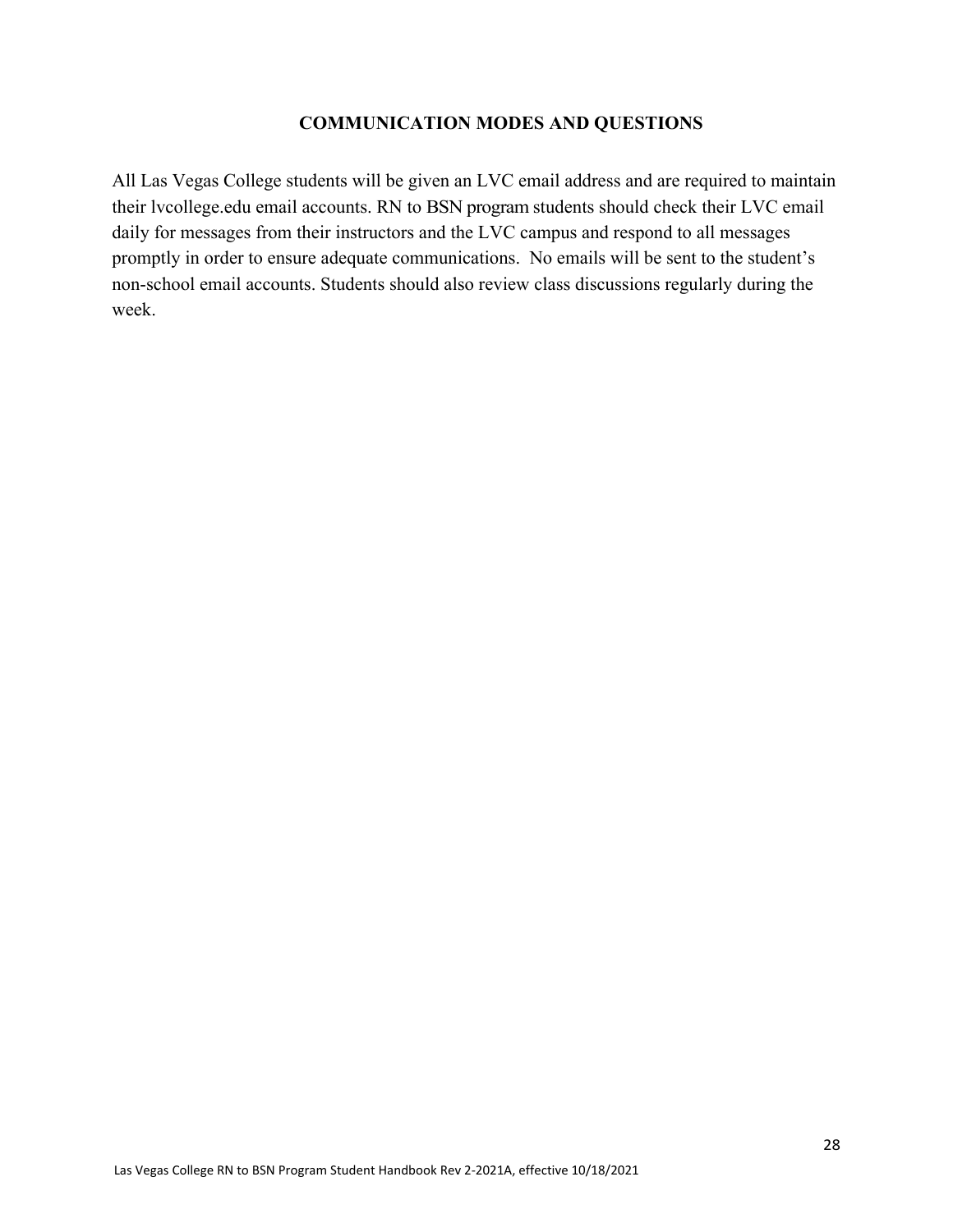# **SECTION VII: APPENDICIES**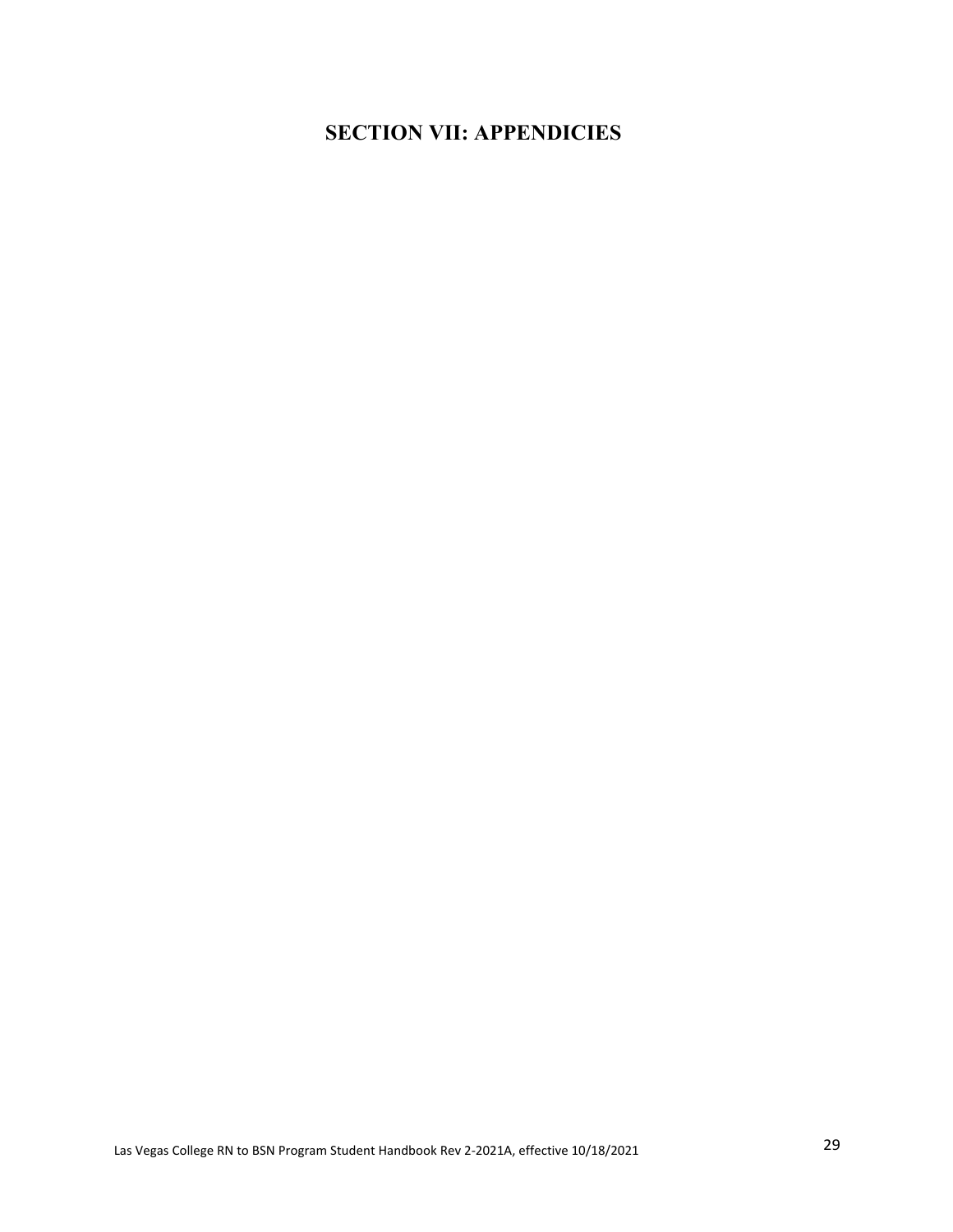# **Appendix A**

## **Essential Skills and Functional Ability Standards**

### **Essential Skills and Functional Ability Standards**

It is essential that nursing students be able to perform a number of physical activities in the clinical portion of the program. At a minimum, students will be required to life clients, stand for several hours at a time and perform ending activities. Students who have a chronic illness or condition must be maintained on current treatment and be able to implement direct client care. The clinical nursing experience also places students under considerable mental and emotional stress as they undertake responsibilities and duties impacting client's lives. Students must be able to demonstrate rational and appropriate behavior under stressful conditions. Individuals should give careful consideration of the mental and physical demands of the program prior to making application.

| <b>Essential Skill</b> | <b>Standard</b>                                                                                                                            | <b>Examples of Required Activities</b>                                                                                                                                                                                                                                   |
|------------------------|--------------------------------------------------------------------------------------------------------------------------------------------|--------------------------------------------------------------------------------------------------------------------------------------------------------------------------------------------------------------------------------------------------------------------------|
| and Functional         |                                                                                                                                            |                                                                                                                                                                                                                                                                          |
| <b>Ability</b>         |                                                                                                                                            |                                                                                                                                                                                                                                                                          |
| <b>Motor Abilities</b> | Physical abilities and mobility<br>sufficient to execute gross motor<br>skills, physical endurance and<br>strength to provide client care. | Mobility sufficient to carry out client<br>care procedures such as assisting with<br>ambulation of clients, administering<br>CPR, assisting with turning and<br>lifting clients, providing care in<br>confined spaces such as a treatment<br>room, operating suite, etc. |
| Manual                 | Demonstrate fine motor skills                                                                                                              | Motor skills sufficient to handle                                                                                                                                                                                                                                        |
| Dexterity              | sufficient for providing safe                                                                                                              | small equipment such as insulin                                                                                                                                                                                                                                          |
|                        | nursing care.                                                                                                                              | syringe, administer medications by                                                                                                                                                                                                                                       |
|                        |                                                                                                                                            | all routes, and perform tracheotomy<br>suctioning, insert urinary catheter,                                                                                                                                                                                              |
|                        |                                                                                                                                            | etc.                                                                                                                                                                                                                                                                     |
| Perceptual             | Sensory and perceptual ability to                                                                                                          | Sensory abilities sufficient to hear                                                                                                                                                                                                                                     |
| <b>Sensory Ability</b> | assess and monitor clients.                                                                                                                | alarms, accusatory sounds, cry for                                                                                                                                                                                                                                       |
|                        |                                                                                                                                            | help, etc.                                                                                                                                                                                                                                                               |
|                        |                                                                                                                                            | Visual acuity to read calibrations on                                                                                                                                                                                                                                    |
|                        |                                                                                                                                            | 1mL syringe, assess color (cyanosis,                                                                                                                                                                                                                                     |
|                        |                                                                                                                                            | pallor, etc.).                                                                                                                                                                                                                                                           |
|                        |                                                                                                                                            | Tactile ability to feel pulses,                                                                                                                                                                                                                                          |
|                        |                                                                                                                                            | temperature, palpate veins, etc.                                                                                                                                                                                                                                         |
|                        |                                                                                                                                            | Olfactory ability to detect smoke or<br>noxious odor, etc.                                                                                                                                                                                                               |
| Behavioral             | Ability to relate to clients, family                                                                                                       | Establish rapport with others.                                                                                                                                                                                                                                           |
| Interpersonal          | and other healthcare providers                                                                                                             | Work as a team.                                                                                                                                                                                                                                                          |
| Emotional              | with honesty, integrity and                                                                                                                | Emotional skills sufficient to remain                                                                                                                                                                                                                                    |
|                        | nondiscrimination.                                                                                                                         | calm in an emergency situation.                                                                                                                                                                                                                                          |
|                        | Capacity for development of                                                                                                                | Behavioral skills sufficient to                                                                                                                                                                                                                                          |
|                        | mature, sensitive and effective                                                                                                            | demonstrate the exercise of good                                                                                                                                                                                                                                         |
|                        | therapeutic relationships.                                                                                                                 | judgment and prompt completion of                                                                                                                                                                                                                                        |
|                        | Ability to work constructively in                                                                                                          | all responsibilities assigned.                                                                                                                                                                                                                                           |
|                        | stressful and c hanging                                                                                                                    | Adapt rapidly to environmental                                                                                                                                                                                                                                           |

Las Vegas College RN to BSN Program Student Handbook Rev 2-2021A, effective 10/18/2021 30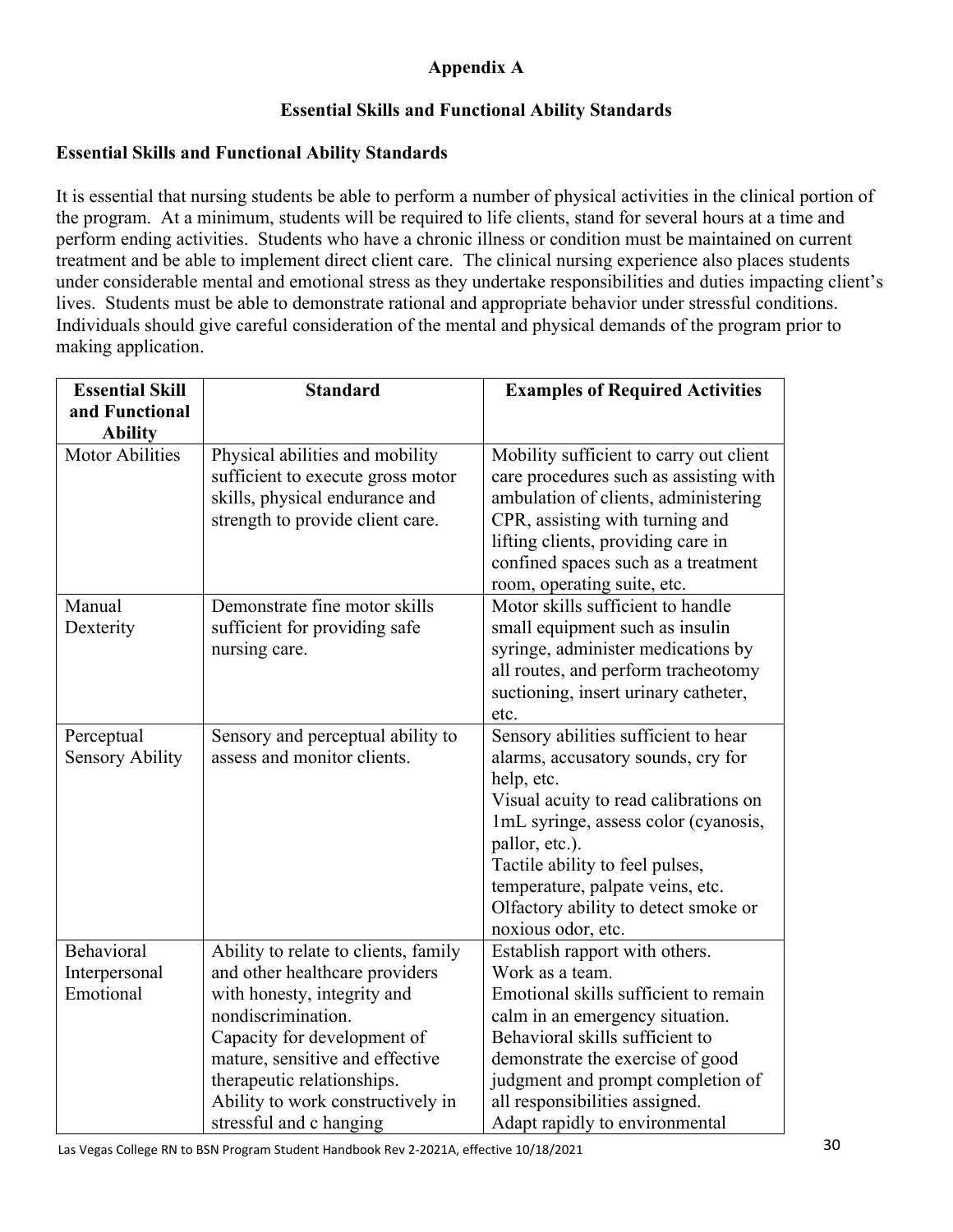|                                                        | environments with the ability to<br>modify behavior in response to<br>constructive criticism.<br>Capacity to demonstrate ethical<br>behavior, including adherence to<br>the professional nursing and<br>student honor codes.                                                                                                                                        | changes and multiple task demands.<br>Maintain behavioral decorum in<br>stressful situations.                                                                                                                                                                                                                                                                                                                                                                                                                                                                                                                                                        |
|--------------------------------------------------------|---------------------------------------------------------------------------------------------------------------------------------------------------------------------------------------------------------------------------------------------------------------------------------------------------------------------------------------------------------------------|------------------------------------------------------------------------------------------------------------------------------------------------------------------------------------------------------------------------------------------------------------------------------------------------------------------------------------------------------------------------------------------------------------------------------------------------------------------------------------------------------------------------------------------------------------------------------------------------------------------------------------------------------|
| Safe                                                   | Ability to accurately identify                                                                                                                                                                                                                                                                                                                                      | Prioritizes tasks to ensure client                                                                                                                                                                                                                                                                                                                                                                                                                                                                                                                                                                                                                   |
| Environment for<br>Clients, Families<br>and Co-Workers | clients.<br>Ability to effectively communicate<br>with others.<br>Ability to administer medications<br>safely and accurately.<br>Ability to operate equipment<br>safely.<br>Ability to recognize and minimize<br>hazards that could increase<br>infections and accidents.                                                                                           | safety and standard of care.<br>Maintains adequate concentration and<br>attention in the clinical environment.<br>Seeks assistance when clinical<br>situation requires a higher level of<br>expertise.<br>Responds to monitor alarms,<br>emergency signals, call lights and<br>orders in a rapid and effective<br>manner.                                                                                                                                                                                                                                                                                                                            |
|                                                        |                                                                                                                                                                                                                                                                                                                                                                     | Take the necessary precautions when<br>dealing with body fluids, etc.                                                                                                                                                                                                                                                                                                                                                                                                                                                                                                                                                                                |
| Communication                                          | Ability to communicate in English<br>with accuracy, clarity and<br>efficiency with clients, families<br>and other members of the<br>healthcare team (including spoken<br>and non-verbal expressions, affect<br>and body language).<br>Required communication abilities<br>including speech, hearing, reading,<br>writing, language skills and<br>computer literacy. | Gives verbal directions to and<br>follows verbal direction from other<br>members of the healthcare team and<br>participate in discussions on client<br>care.<br>Elicits and records information about<br>health care issues and responses from<br>clients and their family members.<br>Conveys information to clients and<br>others as necessary to teach, direct<br>and counsel individuals in an<br>accurate, effective and timely<br>manner.<br>Establishes and maintains effective<br>working relationships with clients,<br>families and the health care team.<br>Recognizes and reports critical client<br>information to the healthcare team. |
| Cognitive<br>Conceptual<br>Quantitative<br>Abilities   | Ability to read and understand<br>written documents in English and<br>solve problems involving<br>calculation and reasoning.<br>Ability to comprehend spatial<br>relationships.<br>Ability to gather da ta, develop a<br>plan of action, establish priorities<br>and evaluate treatment plans.<br>Ability to react effectively in an<br>emergency situation.        | Calculate appropriate medication<br>dosage given specific client<br>parameters.<br>Collect data, prioritize needs and<br>anticipate outcomes.<br>Analyze data to develop a plan of<br>care.<br>Comprehends spatial relationships in<br>order to administer injections, start<br>intravenous lines or assess wounds of<br>varying depths.<br>Recognize an emergency situation                                                                                                                                                                                                                                                                         |

Las Vegas College RN to BSN Program Student Handbook Rev 2-2021A, effective 10/18/2021 31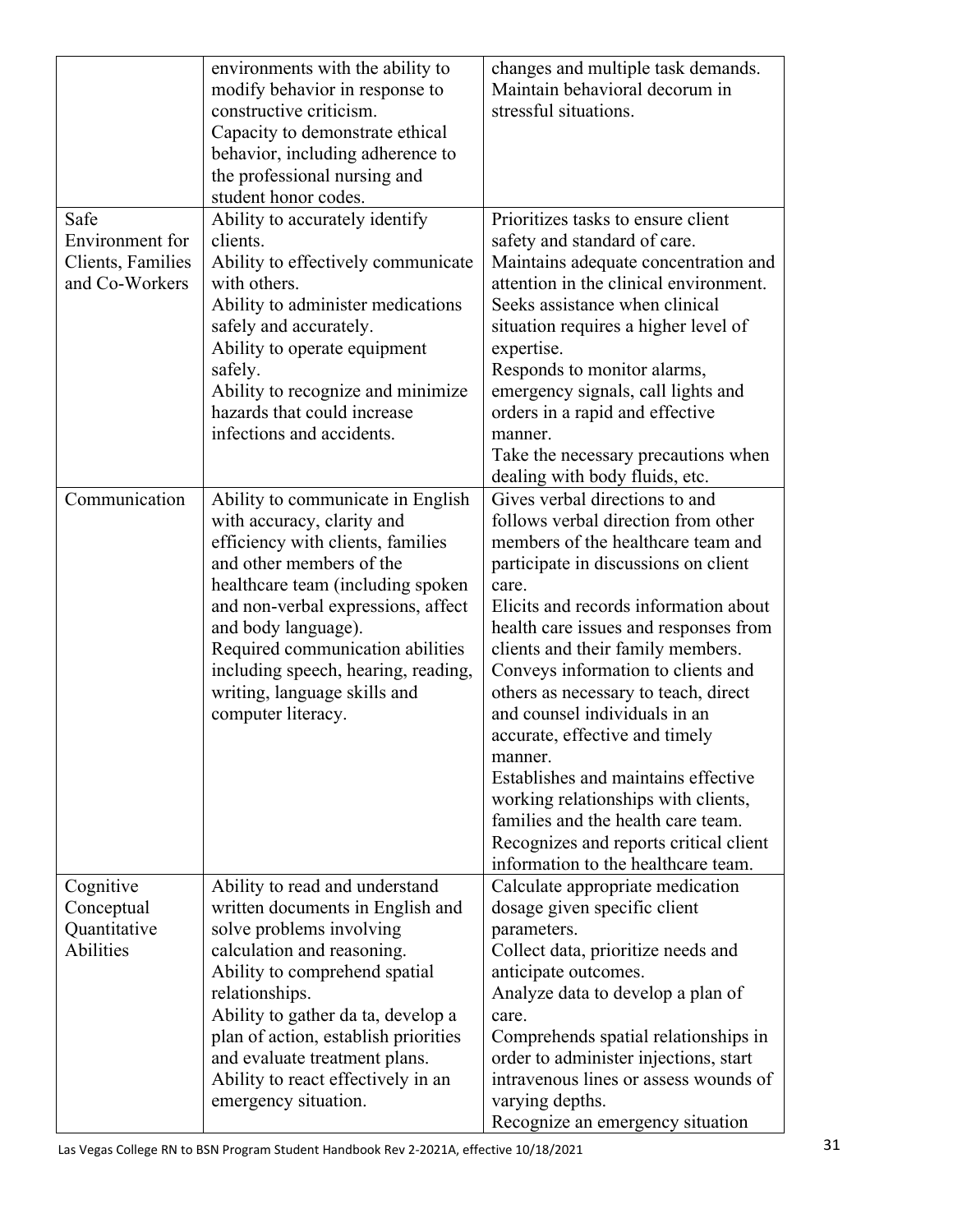|             |                                     | and respond effectively to safeguard     |
|-------------|-------------------------------------|------------------------------------------|
|             |                                     | the client, family and co-workers.       |
|             |                                     | Transfer knowledge from one              |
|             |                                     | situation to another.                    |
|             |                                     | Accurately processes information on      |
|             |                                     | medication containers, physician         |
|             |                                     | orders, monitor equipment                |
|             |                                     | calibration, printed documents, flow     |
|             |                                     | sheets, policy and procedure             |
|             |                                     | manuals, etc.                            |
| Punctuality | Ability to adhere to the nursing    | Attends class, lab, and clinical         |
| Work Habits | policies, procedures and            | punctually.                              |
|             | requirements.                       | Able to drive to a number of different   |
|             | Ability to complete classroom, lab  | clinical sites at different times during |
|             | and clinical assignments on time.   | the day.                                 |
|             | Ability to adhere to classroom, lab | Reads, understands and adheres to all    |
|             | and clinical schedules.             | policies, procedures and                 |
|             |                                     | requirements.                            |
|             |                                     | Contact nursing faculty member in        |
|             |                                     | advance for any absence or late          |
|             |                                     | arrival.                                 |
|             |                                     | Understand and completes                 |
|             |                                     | assignments by due date and time.        |